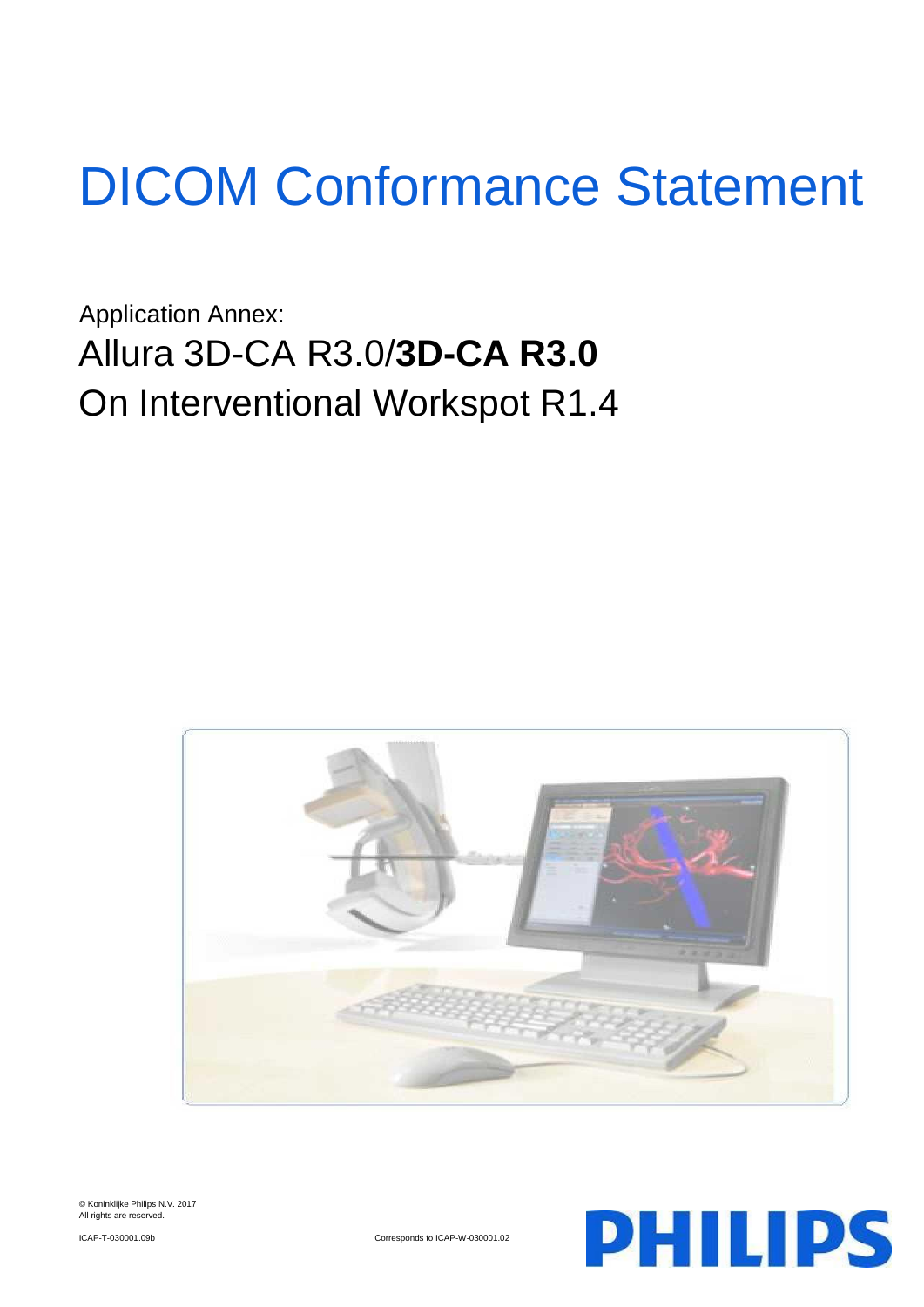**Issued by:** Philips Medical Systems Nederland BV, a Philips Healthcare company,

P.O. Box 10.000 5680 DA Best The Netherlands

Email: [dicom@philips.com](mailto:dicom@philips.com) Internet[: http://www.healthcare.philips.com/connectivity](http://www.healthcare.philips.com/connectivity)

Document Number: ICAP-PF.0020395 Date: 10-Jan-2017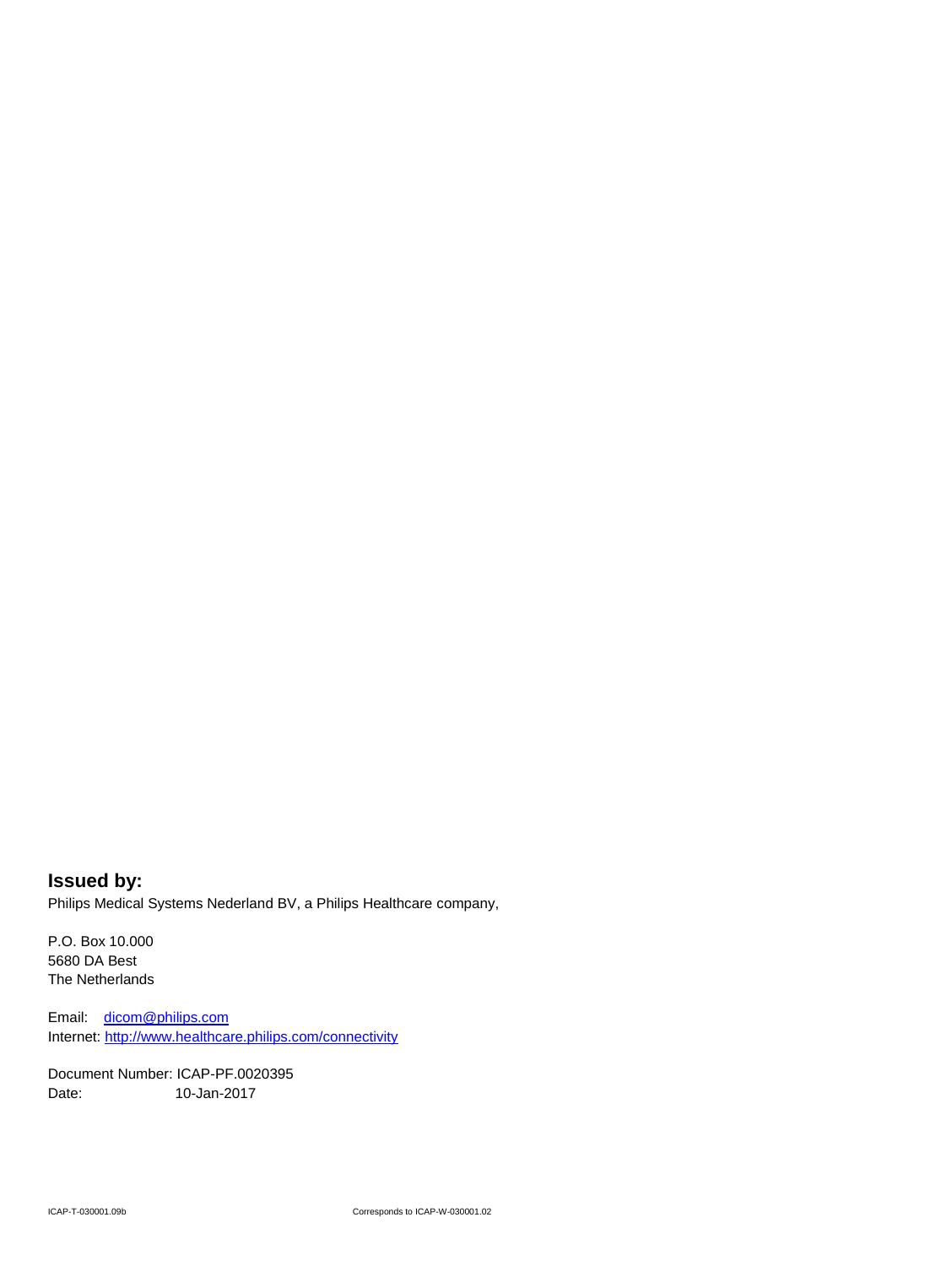# **Table of Contents**

| 1.       |  |
|----------|--|
| 1.1.     |  |
| 1.2.     |  |
| 2.       |  |
| 2.1.     |  |
|          |  |
| 2.1.2.   |  |
| 2.1.2.1. |  |
| 2.1.2.2. |  |
| 2.1.2.3. |  |
| 2.1.2.4  |  |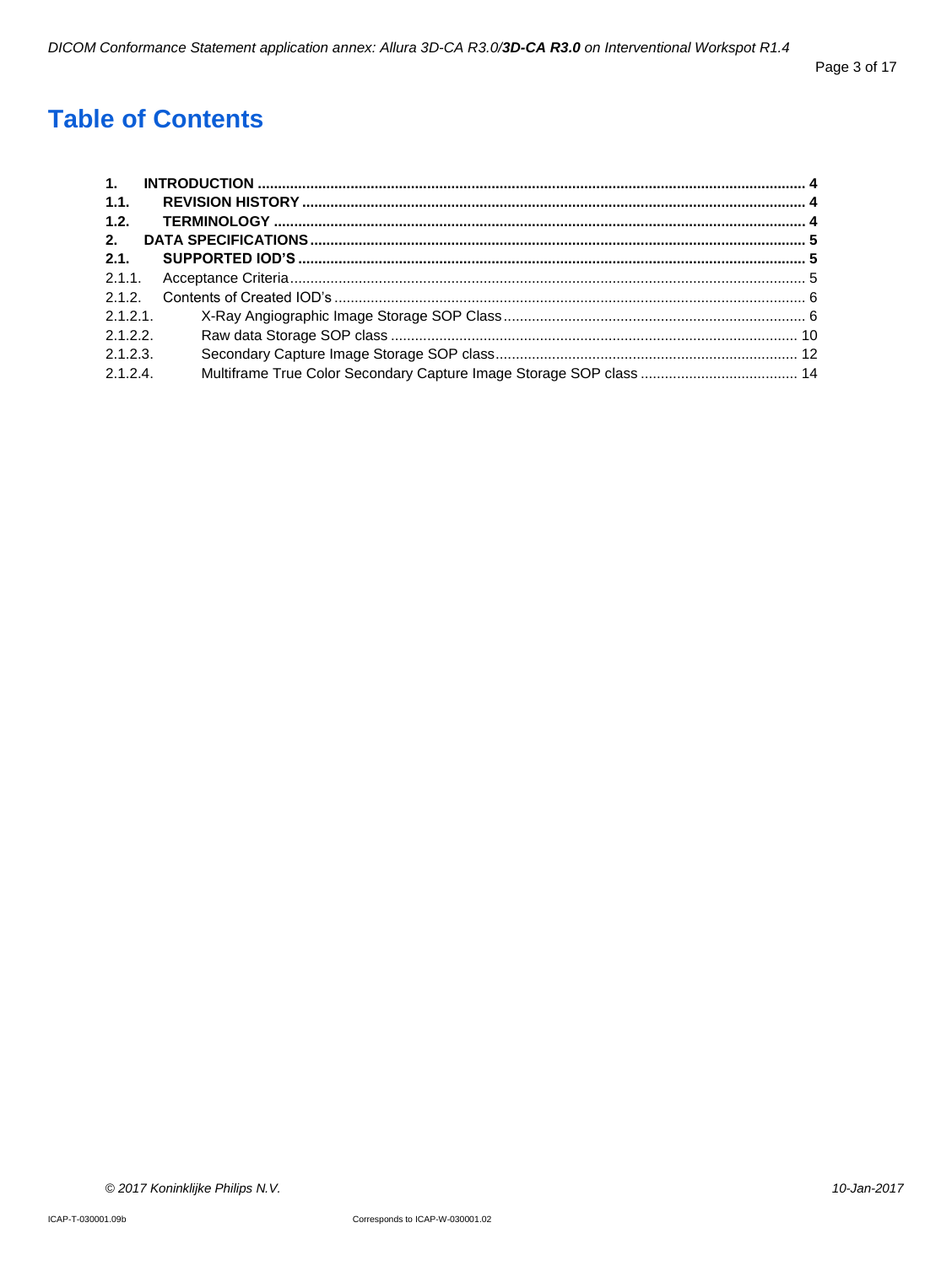# <span id="page-3-0"></span>**1. Introduction**

This DICOM Conformance Statement annex is applicable to the Allura 3D-CA R3.0/**3D-CA R3.0** later referred to as Allura 3D-CA R3.0/3D-CA R3.0 Application. In general the Allura 3D-CA R3.0/**3D-CA R3.0** Application is the user environment for viewing and analyzing XA images, it allows generation of 3D coronary angiography models.

# <span id="page-3-1"></span>**1.1. Revision History**

The revision history below provides dates and differences among individual document versions.

#### **Table 1: Revision History**

| <b>Document Version</b> | Date of Issue | <b>Status</b> | <b>Description</b>                                                                                           |
|-------------------------|---------------|---------------|--------------------------------------------------------------------------------------------------------------|
| 00                      | 01-Mar-2016   | Authorized    | Initial Version for Allura 3D-CA R3.0/3D-CA R3.0 on Interventional Workspot R1.4.x<br>where x is 0 or higher |
| 01                      | 17-Nov-2016   | Authorized    | Editorial changes                                                                                            |
| 02                      | 10-Jan-2017   | Authorized    | Updated value for Manufacturer (0008, 0070) from "Philips Medical Systems" to<br>"Philips".                  |

# <span id="page-3-2"></span>**1.2. Terminology**

| <b>DICOM</b> | Digital Imaging and Communications in Medicine |
|--------------|------------------------------------------------|
| IOD          | Information Object Definition                  |
| UID          | Unique Identifier                              |
| ΧA           | X-Ray Angiography                              |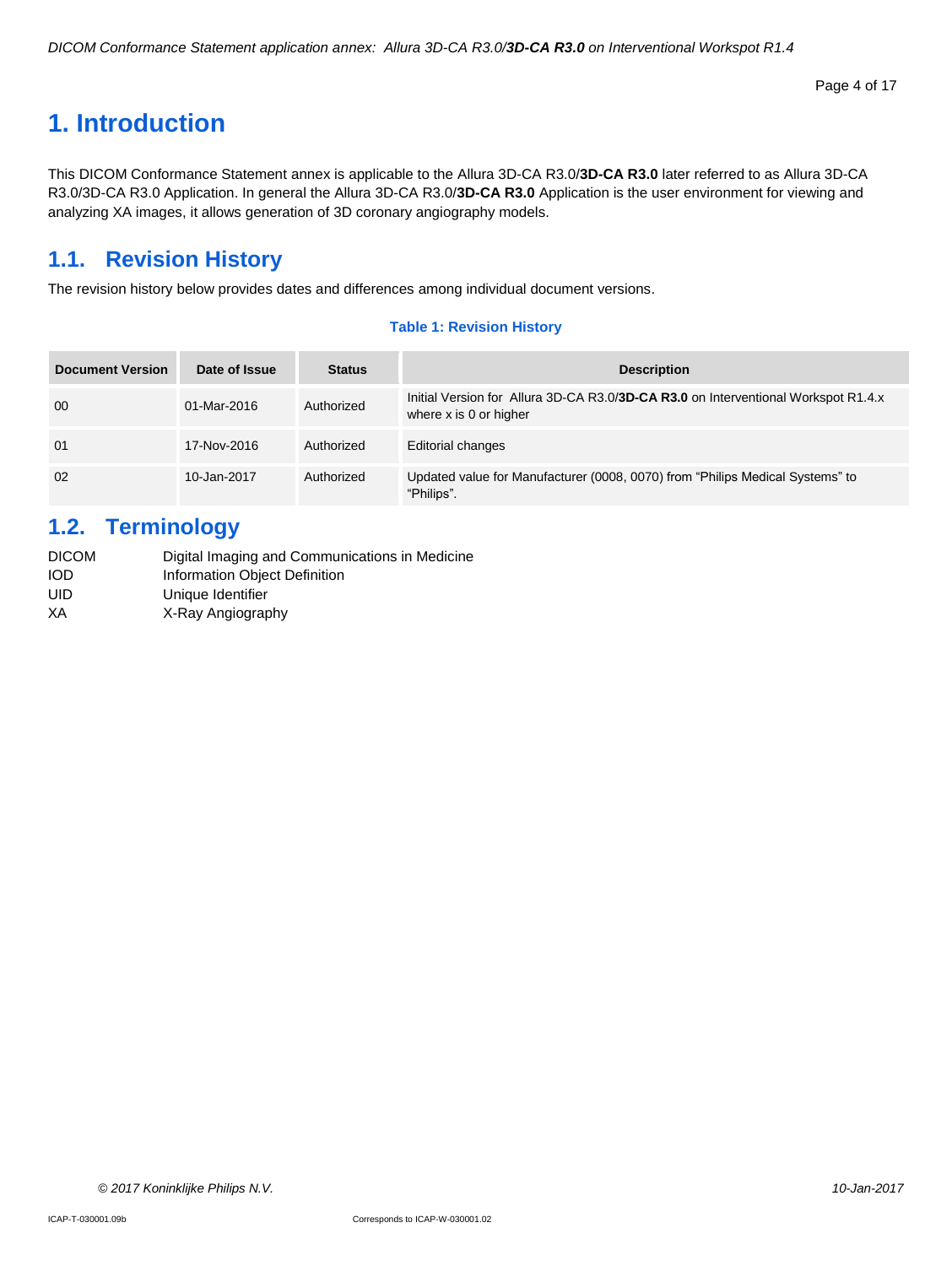# <span id="page-4-0"></span>**2. Data Specifications**

# <span id="page-4-1"></span>**2.1. Supported IOD's**

This section specifies each IOD accepted and / or created by Allura 3D-CA R3.0/**3D-CA R3.0**.

ACCEPTED The applicable IOD is accepted for storage in the repository of the hosting platform and supported for import Allura 3D-CA R3.0/**3D-CA R3.0** Application for viewing and analysis. CREATED The Allura 3D-CA R3.0/**3D-CA R3.0** Application supports generation of derived data by using the applicable IOD

and is able to store this data in the repository of the hosting platform.

## **Table 2: Supported IOD's**

| <b>IOD</b>                                            | <b>Support</b>               |                 |                |
|-------------------------------------------------------|------------------------------|-----------------|----------------|
| <b>Name</b>                                           | UID                          | <b>ACCEPTED</b> | <b>CREATED</b> |
| Raw Data Storage SOP Class                            | 1.2.840.10008.5.1.4.1.1.66   | No              | Yes            |
| X-Ray Angiographic Image Storage SOP Class            | 1.2.840.10008.5.1.4.1.1.12.1 | Yes             | Yes            |
| Secondary Capture Image Storage SOP Class             | 1.2.840.10008.5.1.4.1.1.7    | No              | Yes            |
| Multiframe True Color Secondary Capture Image Storage | 1.2.840.10008.5.1.4.1.1.7.4  | No              | Yes            |

# <span id="page-4-2"></span>**2.1.1. Acceptance Criteria**

This section specifies the acceptance criteria applied by Allura 3D-CA R3.0/**3D-CA R3.0** Application to which a dataset should adhere before it can be imported into the application. This can be criteria on the highest level (e.g. data from a certain manufacturer or system model) or certain DICOM attributes mandatory to be present into the dataset holding a specific value. In case one or more Philips private attributes are required, then a list of supported Philips system models will be mentioned.

#### **Table 3: Accepted system models**

| <b>Manufacturer</b> | <b>Modality</b> | <b>System Model Name(s)</b> |
|---------------------|-----------------|-----------------------------|
| Not applicable      | Not applicable  | Not applicable              |

#### **Table 4: Accepted transfer syntaxes per IOD**

| <b>IOD</b>                                    |                              | <b>Transfer Syntax</b>                                                                                                                                                                                                                                                                                         |                                                                                                                                                                                                                          |  |
|-----------------------------------------------|------------------------------|----------------------------------------------------------------------------------------------------------------------------------------------------------------------------------------------------------------------------------------------------------------------------------------------------------------|--------------------------------------------------------------------------------------------------------------------------------------------------------------------------------------------------------------------------|--|
| <b>Name</b>                                   | <b>UID</b>                   | <b>Name</b>                                                                                                                                                                                                                                                                                                    | <b>UID</b>                                                                                                                                                                                                               |  |
| X-Ray Angiographic Image Storage SOP<br>Class | 1.2.840.10008.5.1.4.1.1.12.1 | Implicit VR Little Endian<br>Explicit VR Big Endian<br>Explicit VR Little Endian<br>JPEG 2000 Image Compression<br>JPEG 2000 Image Compression<br>(Lossless Only)<br>JPEG Baseline (Process 1)<br>JPEG Extended (Process 2 & 4)<br>JPEG Lossless, Non-Hierarchical,<br>FOP (Process 14)<br><b>RLE Lossless</b> | 1.2.840.10008.1.2<br>1.2.840.10008.1.2.2<br>1.2.840.10008.1.2.1<br>1.2.840.10008.1.2.4.91<br>1.2.840.10008.1.2.4.90<br>1.2.840.10008.1.2.4.50<br>1.2.840.10008.1.2.4.51<br>1.2.840.10008.1.2.4.70<br>1.2.840.10008.1.2.5 |  |

#### **Table 5: Accepted attribute values**

| <b>Attribute Name</b> | <b>Attribute Number</b> | <b>Values / Comments</b> |
|-----------------------|-------------------------|--------------------------|
| Not applicable        | Not applicable          | Not applicable           |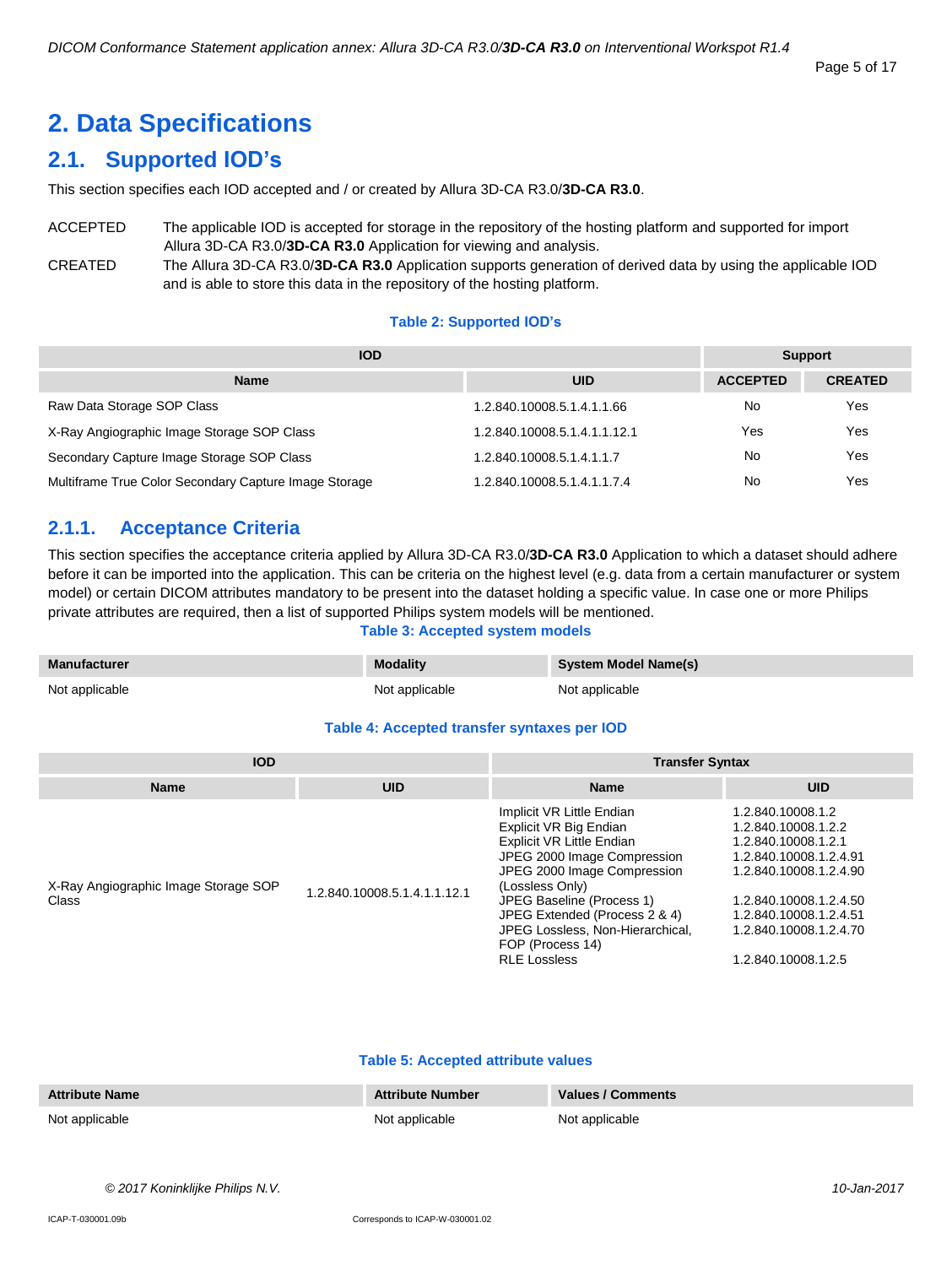# <span id="page-5-0"></span>**2.1.2. Contents of Created IOD's**

This section specifies in detail the attribute contents of created data objects. Attributes are grouped together by its corresponding module as specified by DICOM standard. Philips private attributes are excluded for specification.

Abbreviations used in the Module table for the column "Presence of Value" are:

- ALWAYS The attribute is always present with a value
- EMPTY The attribute is always present without any value (attribute sent zero length)
- VNAP The attribute is always present and its Value is Not Always Present (attribute sent zero length if no value is present)
- ANAP The attribute is present under specified condition if present then it will always have a value

The abbreviations used in the Module table for the column "Source" are:

- AUTO The attribute value is generated automatically
- CONFIG The attribute value source is a configurable parameter
- COPY The attribute value source is another SOP instance
- FIXED The attribute value is hard-coded in the application
- IMPLICIT The attribute value source is a user-implicit setting
- MPPS The attribute value is the same as that use for Modality Performed Procedure Step
- MWL The attribute value source is a Modality Worklist
- USER The attribute value source is explicit user input

#### <span id="page-5-1"></span>**2.1.2.1. X-Ray Angiographic Image Storage SOP Class**

#### **Table 6: IOD of Created X-Ray Angiographic Image Storage Instances**

| <b>Information Entity</b> | <b>Module</b>                         | <b>Presence Of Module</b> |
|---------------------------|---------------------------------------|---------------------------|
| Patient                   | <b>Patient Module</b>                 | <b>ALWAYS</b>             |
| Study                     | <b>General Study Module</b>           | <b>ALWAYS</b>             |
| Series                    | <b>General Series Module</b>          | <b>ALWAYS</b>             |
| Equipment                 | <b>General Equipment Module</b>       | <b>ALWAYS</b>             |
| Image                     | General Image Module                  | <b>ALWAYS</b>             |
|                           | Image Pixel Module                    | <b>ALWAYS</b>             |
|                           | Cine Module                           | <b>ALWAYS</b>             |
|                           | <b>Multi-Frame Module</b>             | <b>ALWAYS</b>             |
|                           | <b>Display Shutter Module</b>         | <b>ALWAYS</b>             |
|                           | X-Ray Image Module                    | <b>ALWAYS</b>             |
|                           | X-Ray Acquisition Module              | <b>ALWAYS</b>             |
|                           | X-Ray Table Module                    | <b>ALWAYS</b>             |
|                           | <b>XA Positioner Module</b>           | <b>ALWAYS</b>             |
|                           | DX Detector Module                    | <b>ALWAYS</b>             |
|                           | <b>VOI LUT Module</b>                 | <b>ALWAYS</b>             |
|                           | SOP Common Module                     | <b>ALWAYS</b>             |
|                           | Extended DICOM and private attributes | <b>OPTIONAL</b>           |

#### **Table 7: Patient Module**

| <b>Attribute Name</b> | Tag       | <b>VR</b> | Value | <b>Presence of Value</b> | <b>Source</b> | <b>Comment</b> |
|-----------------------|-----------|-----------|-------|--------------------------|---------------|----------------|
| Patient's Name        | 0010,0010 | <b>PN</b> |       | <b>VNAP</b>              |               |                |
| Patient ID            | 0010.0020 | LO.       |       | <b>VNAP</b>              |               |                |
| Patient's Birth Date  | 0010,0030 | DA        |       | <b>VNAP</b>              |               |                |
| Patient's Sex         | 0010,0040 | <b>CS</b> |       | <b>VNAP</b>              |               |                |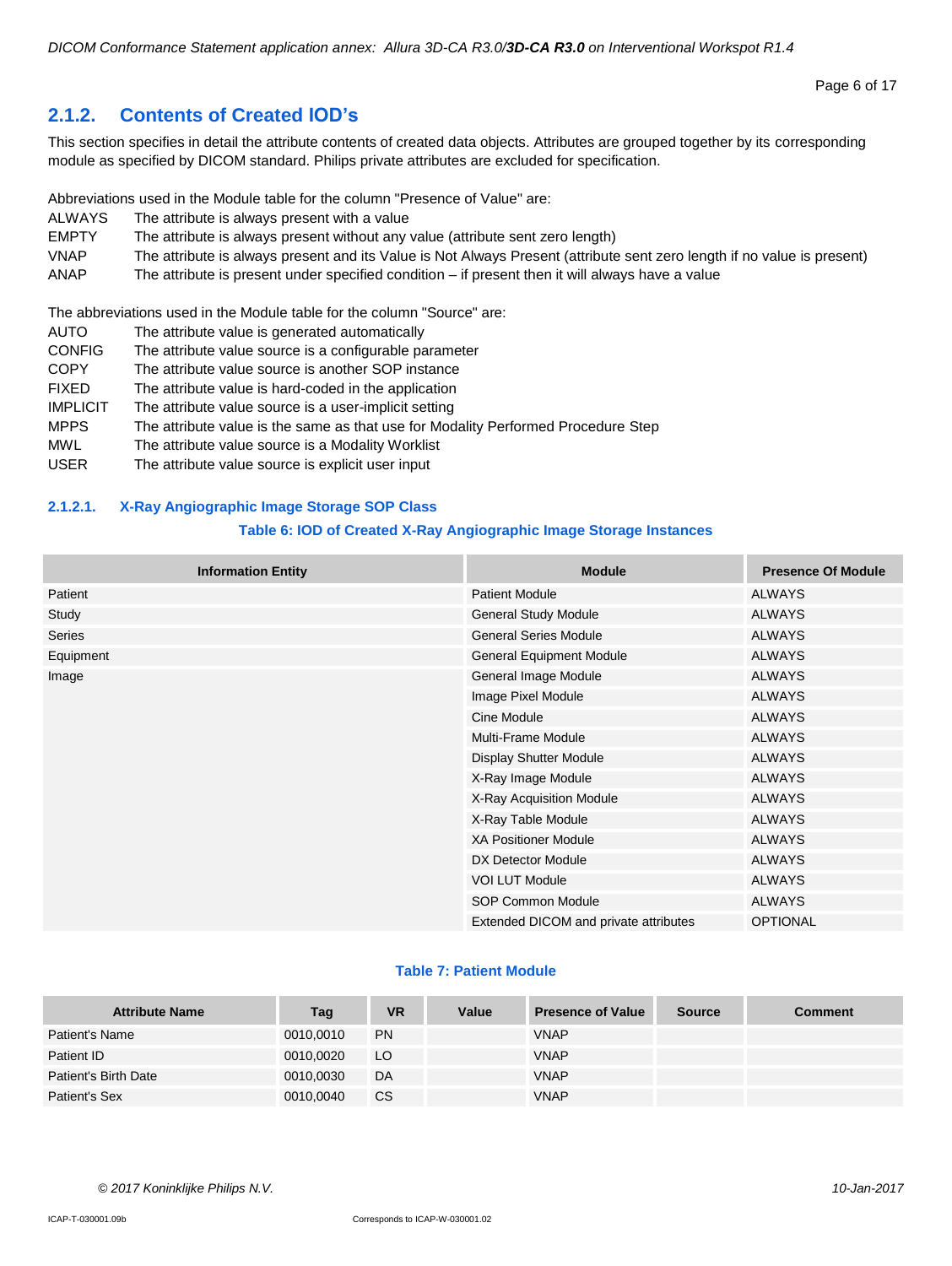Page 7 of 17

# **Table 8: General Study Module**

| <b>Attribute Name</b>      | Tag       | <b>VR</b> | Value | <b>Presence of Value</b> | <b>Source</b> | <b>Comment</b> |
|----------------------------|-----------|-----------|-------|--------------------------|---------------|----------------|
| <b>Study Date</b>          | 0008,0020 | DA        |       | <b>VNAP</b>              |               |                |
| <b>Study Time</b>          | 0008,0030 | <b>TM</b> |       | <b>VNAP</b>              |               |                |
| <b>Accession Number</b>    | 0008,0050 | <b>SH</b> |       | <b>VNAP</b>              |               |                |
| Referring Physician's Name | 0008,0090 | <b>PN</b> |       | <b>VNAP</b>              |               |                |
| Study Instance UID         | 0020,000D | UI        |       | <b>ALWAYS</b>            |               |                |
| Study ID                   | 0020,0010 | <b>SH</b> |       | <b>VNAP</b>              |               |                |

# **Table 9: General Series Module**

| <b>Attribute Name</b>               | Tag       | <b>VR</b> | Value | <b>Presence of Value</b> | <b>Source</b> | Comment |
|-------------------------------------|-----------|-----------|-------|--------------------------|---------------|---------|
| Series Date                         | 0008,0021 | DA        |       | ANAP                     |               |         |
| Series Time                         | 0008,0031 | <b>TM</b> |       | <b>ANAP</b>              |               |         |
| Modality                            | 0008,0060 | <b>CS</b> |       | <b>ALWAYS</b>            |               |         |
| <b>Series Description</b>           | 0008,103E | LO        |       | <b>ANAP</b>              |               |         |
| Performing Physician's Name         | 0008,1050 | <b>PN</b> |       | <b>ANAP</b>              |               |         |
| <b>Related Series Sequence</b>      | 0008,1250 | SQ        |       | <b>ANAP</b>              |               |         |
| >Study Instance UID                 | 0020,000D | UI        |       | <b>ALWAYS</b>            |               |         |
| >Series Instance UID                | 0020,000E | UI        |       | <b>ALWAYS</b>            |               |         |
| >Purpose of Reference Code Sequence | 0040,A170 | SQ        |       | <b>VNAP</b>              |               |         |
| Series Instance UID                 | 0020,000E | UI        |       | <b>ALWAYS</b>            |               |         |
| Series Number                       | 0020,0011 | <b>IS</b> |       | <b>VNAP</b>              |               |         |
| Performed Procedure Step Start Date | 0040,0244 | <b>DA</b> |       | <b>ANAP</b>              |               |         |
| Performed Procedure Step Start Time | 0040,0245 | <b>TM</b> |       | <b>ANAP</b>              |               |         |
| Performed Procedure Step ID         | 0040,0253 | <b>SH</b> |       | ANAP                     |               |         |

# **Table 10: General Equipment Module**

| <b>Attribute Name</b>     | Tag       | <b>VR</b> | Value                   | <b>Presence of</b><br>Value | <b>Source</b> | <b>Comment</b>                                       |
|---------------------------|-----------|-----------|-------------------------|-----------------------------|---------------|------------------------------------------------------|
| Manufacturer              | 0008.0070 | LO.       | <b>Philips</b>          | <b>ALWAYS</b>               | <b>FIXED</b>  |                                                      |
| <b>Institution Name</b>   | 0008.0080 | LO.       |                         | <b>VNAP</b>                 | <b>AUTO</b>   |                                                      |
| Manufacturer's Model Name | 0008,1090 | LO        | Interventional Workspot | <b>ALWAYS</b>               | <b>CONFIG</b> |                                                      |
| <b>Software Versions</b>  | 0018.1020 | LO.       | 1.4.x                   | ALWAYS                      | <b>CONFIG</b> | where "x" is the detailed<br>application SW version. |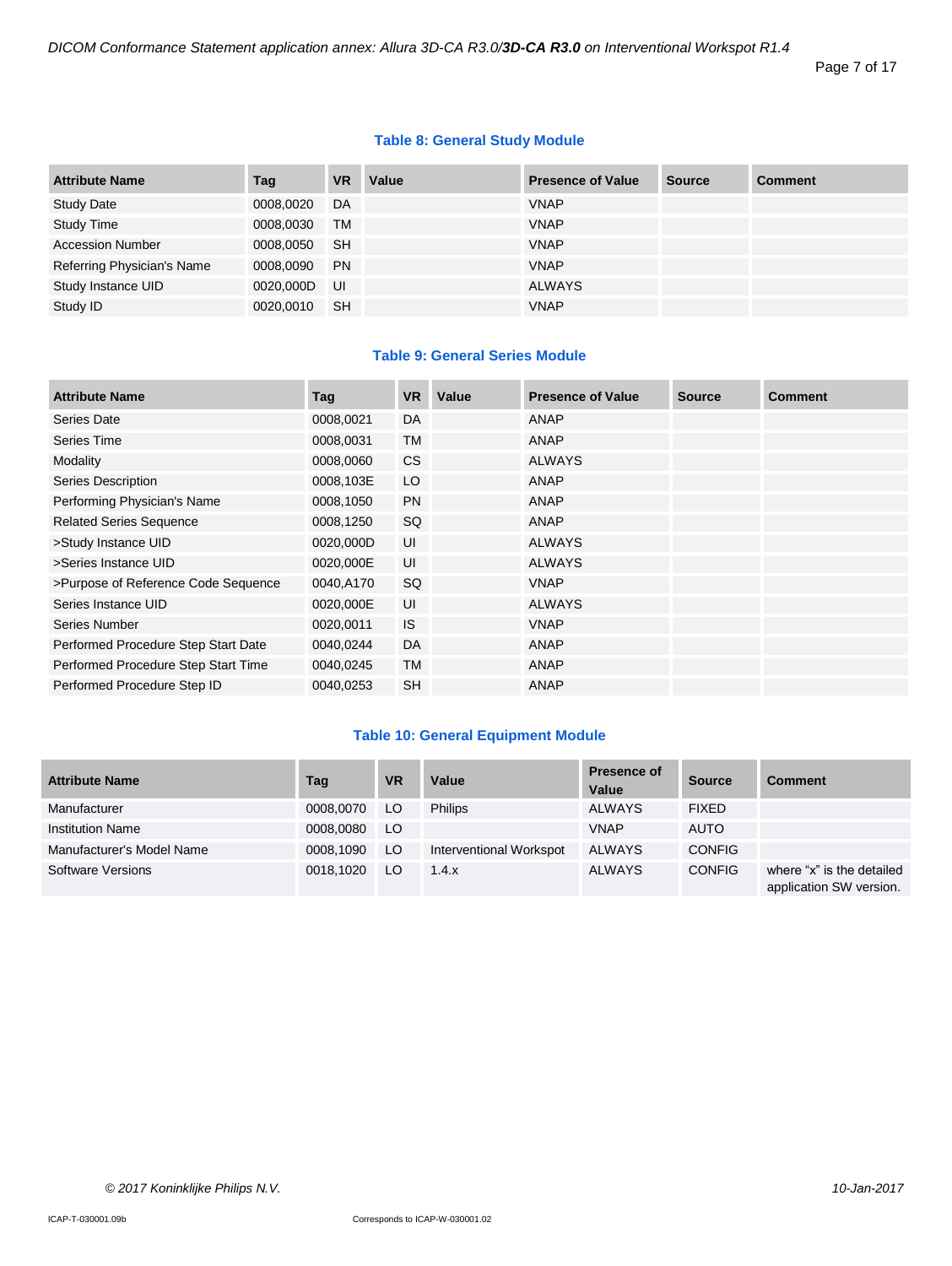# **Table 11: General Image Module**

| <b>Attribute Name</b>       | Tag       | <b>VR</b> | Value | <b>Presence of Value</b> | <b>Source</b> | <b>Comment</b> |
|-----------------------------|-----------|-----------|-------|--------------------------|---------------|----------------|
| Image Type                  | 0008,0008 | <b>CS</b> |       | <b>ANAP</b>              |               |                |
| <b>Acquisition Date</b>     | 0008,0022 | DA        |       | <b>ANAP</b>              |               |                |
| <b>Content Date</b>         | 0008,0023 | <b>DA</b> |       | <b>VNAP</b>              |               |                |
| <b>Acquisition Time</b>     | 0008,0032 | <b>TM</b> |       | <b>ANAP</b>              |               |                |
| <b>Content Time</b>         | 0008,0033 | <b>TM</b> |       | <b>VNAP</b>              |               |                |
| <b>Instance Number</b>      | 0020,0013 | <b>IS</b> |       | <b>VNAP</b>              |               |                |
| <b>Patient Orientation</b>  | 0020,0020 | <b>CS</b> |       | <b>ANAP</b>              |               |                |
| Lossy Image Compression     | 0028,2110 | <b>CS</b> |       | <b>ANAP</b>              |               |                |
| Icon Image Sequence         | 0088,0200 | SQ        |       | <b>ANAP</b>              |               |                |
| >Samples per Pixel          | 0028,0002 | US        |       | <b>ALWAYS</b>            |               |                |
| >Photometric Interpretation | 0028,0004 | <b>CS</b> |       | <b>ALWAYS</b>            |               |                |
| >Rows                       | 0028,0010 | US        |       | <b>ALWAYS</b>            |               |                |
| >Columns                    | 0028,0011 | US        |       | <b>ALWAYS</b>            |               |                |
| >Bits Allocated             | 0028,0100 | US        |       | <b>ALWAYS</b>            |               |                |
| >Bits Stored                | 0028,0101 | <b>US</b> |       | <b>ALWAYS</b>            |               |                |
| >High Bit                   | 0028,0102 | US        |       | <b>ALWAYS</b>            |               |                |
| >Pixel Representation       | 0028,0103 | US        |       | <b>ALWAYS</b>            |               |                |
| >Pixel Data                 | 7FE0,0010 | OW/OB     |       | <b>ANAP</b>              |               |                |

# **Table 12: Image Pixel Module**

| <b>Attribute Name</b>       | Tag       | <b>VR</b> | Value | <b>Presence of Value</b> | <b>Source</b> | <b>Comment</b> |
|-----------------------------|-----------|-----------|-------|--------------------------|---------------|----------------|
| Samples per Pixel           | 0028,0002 | <b>US</b> |       | <b>ALWAYS</b>            |               |                |
| Photometric Interpretation  | 0028,0004 | <b>CS</b> |       | <b>ALWAYS</b>            |               |                |
| Rows                        | 0028,0010 | US.       |       | <b>ALWAYS</b>            |               |                |
| Columns                     | 0028,0011 | US        |       | <b>ALWAYS</b>            |               |                |
| <b>Bits Allocated</b>       | 0028,0100 | US.       |       | <b>ALWAYS</b>            |               |                |
| <b>Bits Stored</b>          | 0028,0101 | US.       |       | <b>ALWAYS</b>            |               |                |
| High Bit                    | 0028,0102 | US.       |       | <b>ALWAYS</b>            |               |                |
| <b>Pixel Representation</b> | 0028,0103 | US.       |       | <b>ALWAYS</b>            |               |                |
| Pixel Data                  | 7FE0.0010 | OB/OW     |       | <b>VNAP</b>              |               |                |

# **Table 13: Cine Module**

| <b>Attribute Name</b> | Tag       | <b>VR</b> | Value | <b>Presence of Value</b> | Source | <b>Comment</b> |
|-----------------------|-----------|-----------|-------|--------------------------|--------|----------------|
| Cine Rate             | 0018.0040 | - IS      |       | <b>ANAP</b>              |        |                |
| Frame Time            | 0018.1063 | <b>DS</b> |       | <b>ALWAYS</b>            |        |                |

# **Table 14: Multi-Frame Module**

| <b>Attribute Name</b>          | Tag       | <b>VR</b> | Value | <b>Presence of Value</b> | <b>Source</b> | <b>Comment</b> |
|--------------------------------|-----------|-----------|-------|--------------------------|---------------|----------------|
| Number of Frames               | 0028.0008 | ⊟ IS      |       | <b>ALWAYS</b>            |               |                |
| <b>Frame Increment Pointer</b> | 0028.0009 | - AT      |       | <b>ALWAYS</b>            |               |                |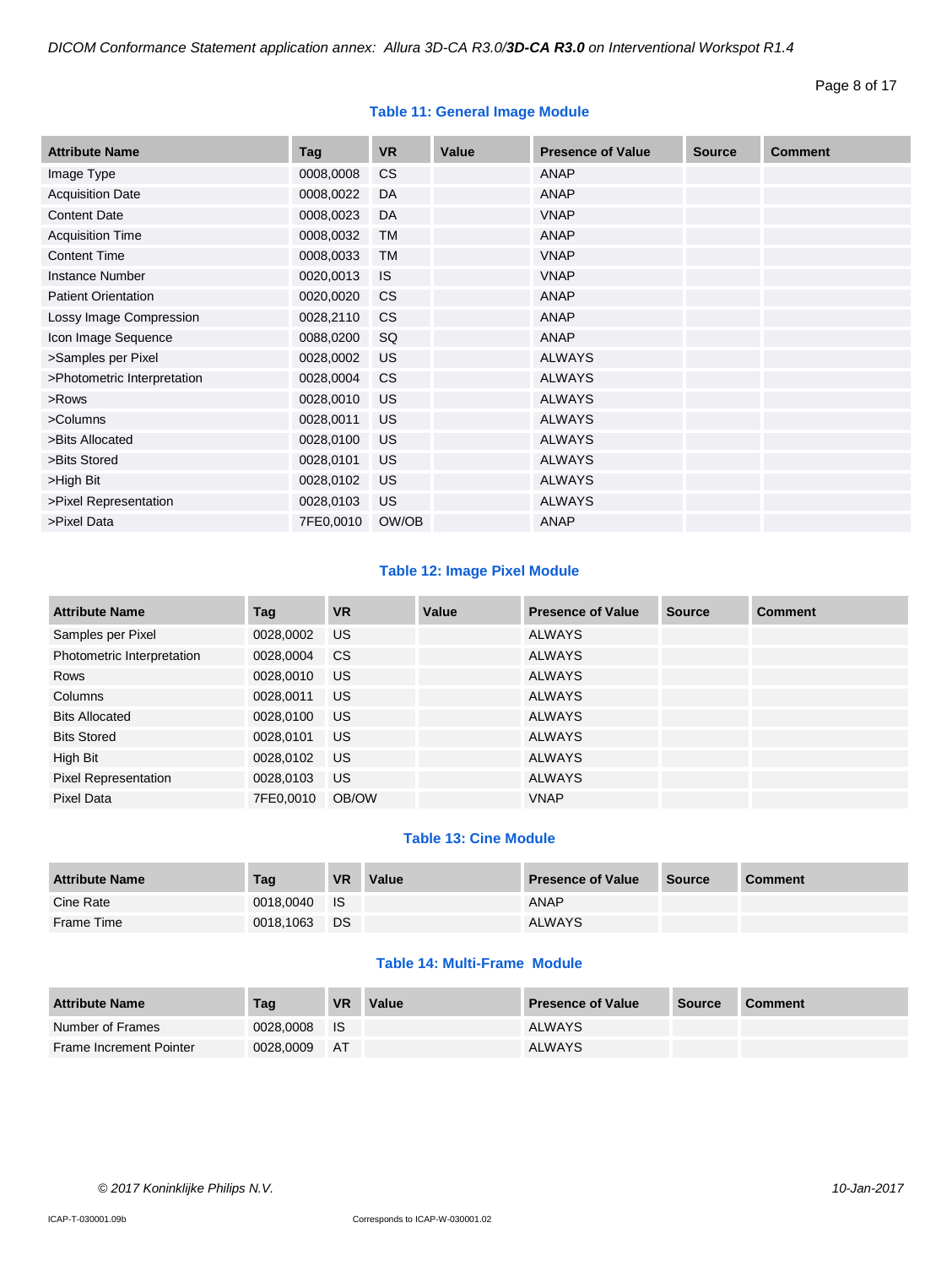#### Page 9 of 17

# **Table 15: Display Shutter Module**

| <b>Attribute Name</b>              | Taq          | <b>VR</b> | Value | <b>Presence of Value</b> | <b>Source</b> | <b>Comment</b> |
|------------------------------------|--------------|-----------|-------|--------------------------|---------------|----------------|
| <b>Shutter Shape</b>               | 0018,1600    | CS.       |       | <b>ALWAYS</b>            |               |                |
| <b>Shutter Left Vertical Edge</b>  | 0018,1602 IS |           |       | <b>ALWAYS</b>            |               |                |
| <b>Shutter Right Vertical Edge</b> | 0018,1604    | <b>IS</b> |       | <b>ALWAYS</b>            |               |                |
| Shutter Upper Horizontal Edge      | 0018,1606 IS |           |       | <b>ALWAYS</b>            |               |                |
| Shutter Lower Horizontal Edge      | 0018,1608    | IS        |       | <b>ALWAYS</b>            |               |                |

# **Table 16: X-Ray Image Module**

| <b>Attribute Name</b>               | Tag       | <b>VR</b>     | Value | <b>Presence of Value</b> | <b>Source</b> | <b>Comment</b> |
|-------------------------------------|-----------|---------------|-------|--------------------------|---------------|----------------|
| Image Type                          | 0008,0008 | <b>CS</b>     |       | <b>ALWAYS</b>            |               |                |
| Samples per Pixel                   | 0028,0002 | US            |       | <b>ALWAYS</b>            |               |                |
| Photometric Interpretation          | 0028,0004 | <sub>CS</sub> |       | <b>ALWAYS</b>            |               |                |
| Frame Increment Pointer             | 0028,0009 | AT            |       | <b>ALWAYS</b>            |               |                |
| <b>Bits Allocated</b>               | 0028,0100 | <b>US</b>     |       | <b>ALWAYS</b>            |               |                |
| <b>Bits Stored</b>                  | 0028.0101 | US            |       | <b>ALWAYS</b>            |               |                |
| High Bit                            | 0028,0102 | <b>US</b>     |       | <b>ALWAYS</b>            |               |                |
| <b>Pixel Representation</b>         | 0028,0103 | US.           |       | <b>ALWAYS</b>            |               |                |
| <b>Pixel Intensity Relationship</b> | 0028,1040 | <b>CS</b>     |       | <b>ALWAYS</b>            |               |                |
| Lossy Image Compression             | 0028.2110 | <sub>CS</sub> |       | <b>ALWAYS</b>            |               |                |

# **Table 17: X-Ray Acquisition Module**

| <b>Attribute Name</b>    | Tag          | <b>VR</b> | Value | <b>Presence of Value</b> | <b>Source</b> | <b>Comment</b> |
|--------------------------|--------------|-----------|-------|--------------------------|---------------|----------------|
| <b>KVP</b>               | 0018,0060    | DS        |       | <b>VNAP</b>              |               |                |
| Exposure Time            | 0018,1150 IS |           |       | <b>VNAP</b>              |               |                |
| <b>Radiation Setting</b> | 0018,1155 CS |           |       | <b>ALWAYS</b>            |               |                |
| Imager Pixel Spacing     | 0018,1164    | DS        |       | ANAP                     |               |                |
| <b>Pixel Spacing</b>     | 0028,0030    | DS        |       | <b>ALWAYS</b>            |               |                |

#### **Table 18: X-Ray Table Module**

| <b>Attribute Name</b> | Tag       | <b>VR</b> | Value | <b>Presence of Value</b> | <b>Source</b> | <b>Comment</b> |
|-----------------------|-----------|-----------|-------|--------------------------|---------------|----------------|
| <b>Table Motion</b>   | 0018.1134 | <b>DS</b> |       | <b>VNAP</b>              |               |                |
| Table Angle           | 0018.1138 | <b>DS</b> |       | ANAP                     |               |                |

# **Table 19: XA Positioner Module**

| <b>Attribute Name</b>                        | Tag       | <b>VR</b> | Value | <b>Presence of Value</b> | <b>Source</b> | <b>Comment</b> |
|----------------------------------------------|-----------|-----------|-------|--------------------------|---------------|----------------|
| Distance Source to Patient                   | 0018.1111 | <b>DS</b> |       | ANAP                     |               |                |
| Distance Source to Patient                   | 0018,1111 | <b>DS</b> |       | ANAP                     |               |                |
| <b>Positioner Motion</b>                     | 0018.1500 | <b>CS</b> |       | <b>VNAP</b>              |               |                |
| <b>Positioner Primary Angle</b>              | 0018,1510 | <b>DS</b> |       | <b>VNAP</b>              |               |                |
| <b>Positioner Secondary Angle</b>            | 0018.1511 | <b>DS</b> |       | <b>VNAP</b>              |               |                |
| <b>Positioner Primary Angle</b><br>Increment | 0018.1520 | <b>DS</b> |       | <b>VNAP</b>              |               |                |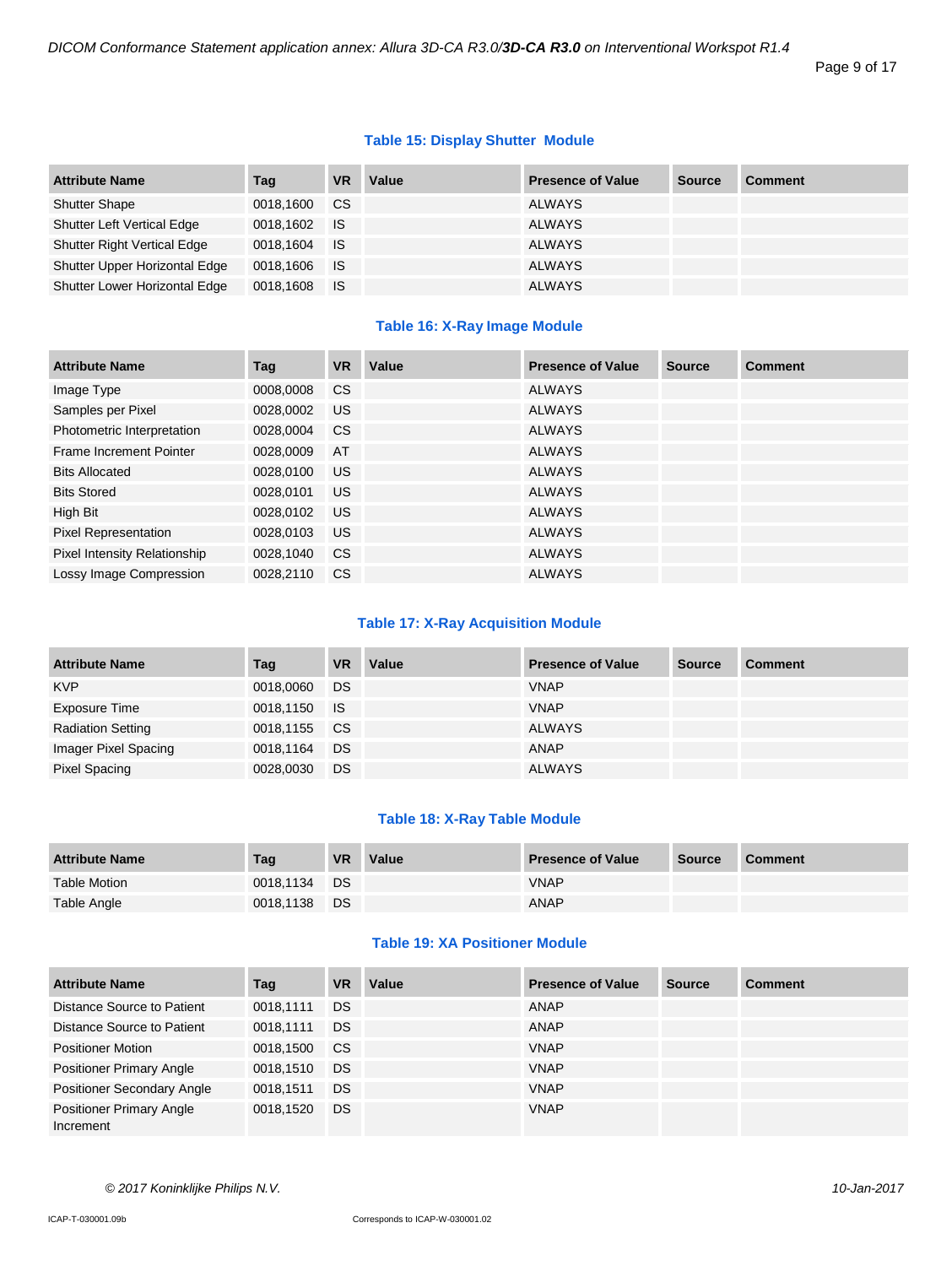# *DICOM Conformance Statement application annex: Allura 3D-CA R3.0/3D-CA R3.0 on Interventional Workspot R1.4*

# Page 10 of 17

| <b>Positioner Secondary Angle</b> | 0018,1521 | <b>DS</b> | <b>VNAP</b> |  |
|-----------------------------------|-----------|-----------|-------------|--|
| Increment                         |           |           |             |  |

#### **Table 20: DX Detector Module**

| <b>Attribute Name</b> | Tag       | <b>VR</b> | Value | <b>Presence of Value</b> | <b>Source</b> | Comment |
|-----------------------|-----------|-----------|-------|--------------------------|---------------|---------|
| Imager Pixel Spacing  | 0018.1164 | <b>DS</b> |       | <b>ALWAYS</b>            |               |         |
| Pixel Spacing         | 0028.0030 | DS        |       | <b>ALWAYS</b>            |               |         |

#### **Table 21: VOI LUT Module**

| <b>Attribute Name</b> | Taq       | <b>VR</b> | Value | <b>Presence of Value</b> | Source | <b>Comment</b> |
|-----------------------|-----------|-----------|-------|--------------------------|--------|----------------|
| <b>Window Center</b>  | 0028.1050 | DS.       |       | <b>ALWAYS</b>            |        |                |
| Window Width          | 0028.1051 | DS        |       | <b>ALWAYS</b>            |        |                |

# **Table 22: SOP Common Module**

| <b>Attribute Name</b>  | Tag       | <b>VR</b> | Value                            | <b>Presence of Value</b> | <b>Source</b> | <b>Comment</b> |
|------------------------|-----------|-----------|----------------------------------|--------------------------|---------------|----------------|
| Instance Creation Date | 0008.0012 | DA        |                                  | ANAP                     |               |                |
| Instance Creation Time | 0008,0013 | <b>TM</b> |                                  | ANAP                     |               |                |
| SOP Class UID          | 0008,0016 | UI        | 1.2.840.10008.5.1.4.1.1.<br>12.1 | ALWAYS                   |               |                |
| SOP Instance UID       | 0008,0018 | UI        |                                  | <b>ALWAYS</b>            |               |                |
| Instance Number        | 0020,0013 | - IS      |                                  | ANAP                     |               |                |

# **Table 23: Extended DICOM and private attributes for X-Ray Angiographic Image Storage SOP Class**

| <b>Attribute Name</b>                  | Taq       | <b>VR</b> | Value      | <b>Presence of Value</b> | <b>Source</b> | <b>Comment</b> |
|----------------------------------------|-----------|-----------|------------|--------------------------|---------------|----------------|
| <b>Conversion Type</b>                 | 0008,0064 | <b>CS</b> | <b>WSD</b> | ANAP                     | <b>AUTO</b>   |                |
| <b>Table Horizontal Rotation Angle</b> | 0018,9469 | -FL       |            | ANAP                     |               |                |
| Table Cradle Tilt Angle                | 0018.9471 | -FL       |            | ANAP                     |               |                |
| <b>Application Version</b>             | 0018,9525 | <b>LO</b> |            | ANAP                     |               |                |
| Frame Of Reference UID                 | 0020,0013 | UI        |            | ANAP                     |               |                |
| Position Reference Indicator           | 0020,1040 | LO.       |            | ANAP                     |               |                |
| <b>Requested Procedure ID</b>          | 0040,1001 | <b>SH</b> |            | ANAP                     |               |                |

# <span id="page-9-0"></span>**2.1.2.2. Raw data Storage SOP class**

#### **Table 24: IOD of Created Raw Data Storage SOP Class Instances**

| <b>Information Entity</b> | <b>Module</b>                     | <b>Presence Of Module</b> |
|---------------------------|-----------------------------------|---------------------------|
| Patient                   | <b>Patient Module</b>             | <b>ALWAYS</b>             |
| Study                     | <b>General Study Module</b>       | <b>ALWAYS</b>             |
| <b>Series</b>             | <b>General Series Module</b>      | <b>ALWAYS</b>             |
| Frame of Reference        | Frame of Reference                | <b>OPTIONAL</b>           |
| Equipment                 | <b>General Equipment Module</b>   | <b>ALWAYS</b>             |
| Image                     | <b>Acquisition Context Module</b> | <b>ALWAYS</b>             |
|                           | Raw Data Module                   | <b>ALWAYS</b>             |
|                           | SOP Common Module                 | <b>ALWAYS</b>             |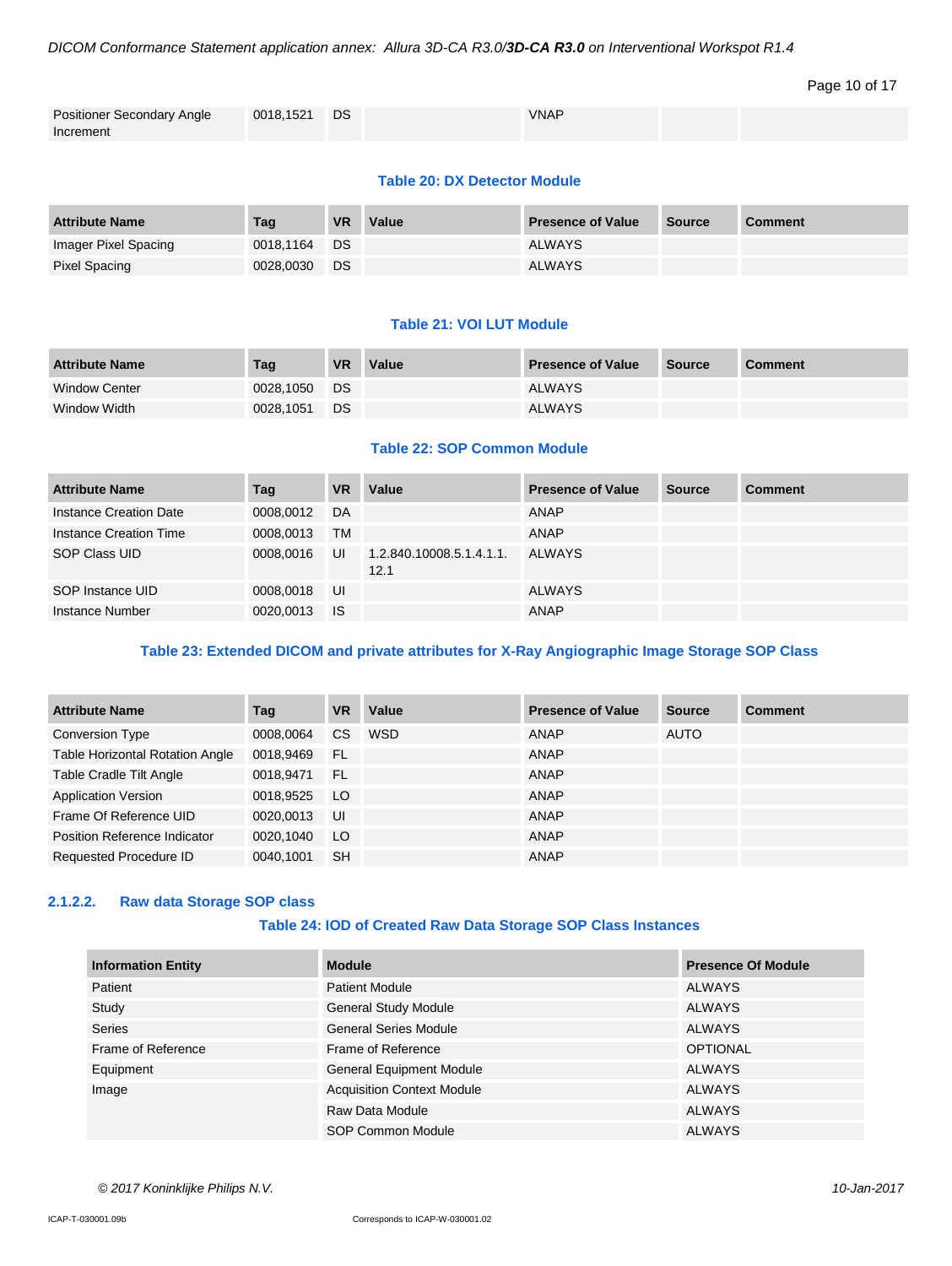#### Page 11 of 17

#### Extended DICOM and Private Attributes **CONCORDITY CONTINGLEY**

# **Table 25 : Patient Module**

| <b>Attribute Name</b> | Tag       | <b>VR</b> | Value | <b>Presence of Value</b> | <b>Source</b> | <b>Comment</b> |
|-----------------------|-----------|-----------|-------|--------------------------|---------------|----------------|
| Patient's Name        | 0010,0010 | PN        |       | <b>ALWAYS</b>            | <b>AUTO</b>   |                |
| Patient ID            | 0010,0020 | LO        |       | <b>ALWAYS</b>            | <b>AUTO</b>   |                |
| Patient's Birth Date  | 0010,0030 | DA        |       | <b>VNAP</b>              | <b>AUTO</b>   |                |
| Patient's Sex         | 0010,0040 | CS        |       | <b>ALWAYS</b>            | <b>AUTO</b>   |                |

# **Table 26 : General Study Module**

| <b>Attribute Name</b>      | Taq       | <b>VR</b> | Value | <b>Presence of Value</b> | <b>Source</b> | <b>Comment</b> |
|----------------------------|-----------|-----------|-------|--------------------------|---------------|----------------|
| <b>Study Date</b>          | 0008.0020 | DA        |       | <b>ALWAYS</b>            | <b>AUTO</b>   |                |
| <b>Study Time</b>          | 0008.0030 | TM        |       | <b>ALWAYS</b>            | <b>AUTO</b>   |                |
| Referring Physician's Name | 0008.0090 | <b>PN</b> |       | <b>VNAP</b>              | <b>AUTO</b>   |                |
| Study Instance UID         | 0020.000D | UI        |       | <b>ALWAYS</b>            | <b>AUTO</b>   |                |
| Study ID                   | 0020.0010 | <b>SH</b> |       | <b>ALWAYS</b>            | <b>AUTO</b>   |                |
| <b>Accession Number</b>    | 0008,0050 | <b>SH</b> |       | <b>EMPTY</b>             | AUTO, USER    |                |

# **Table 27 : General Series Module**

| <b>Attribute Name</b>                  | Tag       | <b>VR</b> | Value | <b>Presence of Value</b> | <b>Source</b> | <b>Comment</b> |
|----------------------------------------|-----------|-----------|-------|--------------------------|---------------|----------------|
| Series Date                            | 0008,0021 | <b>DA</b> |       | ANAP                     | <b>AUTO</b>   |                |
| <b>Series Time</b>                     | 0008,0031 | TM        |       | <b>ANAP</b>              | <b>AUTO</b>   |                |
| Modality                               | 0008,0060 | <b>CS</b> |       | <b>ALWAYS</b>            | <b>AUTO</b>   |                |
| Series Description                     | 0008,103E | LO        |       | <b>ANAP</b>              |               |                |
| Performing Physicians' name            | 0008,1050 | <b>PN</b> |       | ANAP                     |               |                |
| <b>Related Series Sequence</b>         | 0008,1250 | SQ        |       | ANAP                     |               |                |
| >Study Instance UID                    | 0020,000D | UI        |       | <b>ALWAYS</b>            |               |                |
| >Series Instance UID                   | 0020,000E | UI        |       | <b>ALWAYS</b>            | <b>AUTO</b>   |                |
| >Purpose of Reference Code<br>Sequence | 0040,A170 | SQ        |       | <b>VNAP</b>              |               |                |
| Series Instance UID                    | 0020,000E | UI        |       | <b>ALWAYS</b>            |               |                |
| Series Number                          | 0020,0011 | <b>IS</b> |       | <b>VNAP</b>              | <b>AUTO</b>   |                |
| Laterality                             | 0020,0060 | <b>CS</b> |       | <b>ANAP</b>              |               |                |
| Performed Procedure Step Start<br>Date | 0040,0244 | DA        |       | <b>ANAP</b>              |               |                |
| Performed Procedure Step Start<br>Time | 0040,0245 | TM        |       | <b>ANAP</b>              |               |                |
| Performed Procedure Step<br>ID         | 0040,0253 | <b>SH</b> |       | <b>ANAP</b>              |               |                |

# **Table 28: Frame of Reference Module**

| <b>Attribute Name</b>        | Taq       | <b>VR</b> | Value | <b>Presence of Value</b> | <b>Source</b> | <b>Comment</b> |
|------------------------------|-----------|-----------|-------|--------------------------|---------------|----------------|
| Frame of Reference UID       | 0020.0052 | UI        |       | <b>ALWAYS</b>            | <b>AUTO</b>   |                |
| Position Reference Indicator | 0020.1040 | LO.       |       | VNAP                     | <b>AUTO</b>   |                |

# **Table 29: General Equipment Module**

| <b>Attribute Name</b>   | Tag       | <b>VR</b> | Value          | <b>Presence of Value</b> | Source       | <b>Comment</b> |
|-------------------------|-----------|-----------|----------------|--------------------------|--------------|----------------|
| Manufacturer            | 0008.0070 | LO        | <b>Philips</b> | <b>VNAP</b>              | <b>FIXED</b> |                |
| <b>Institution Name</b> | 0008.0080 | LO        |                | <b>ANAP</b>              | USER         |                |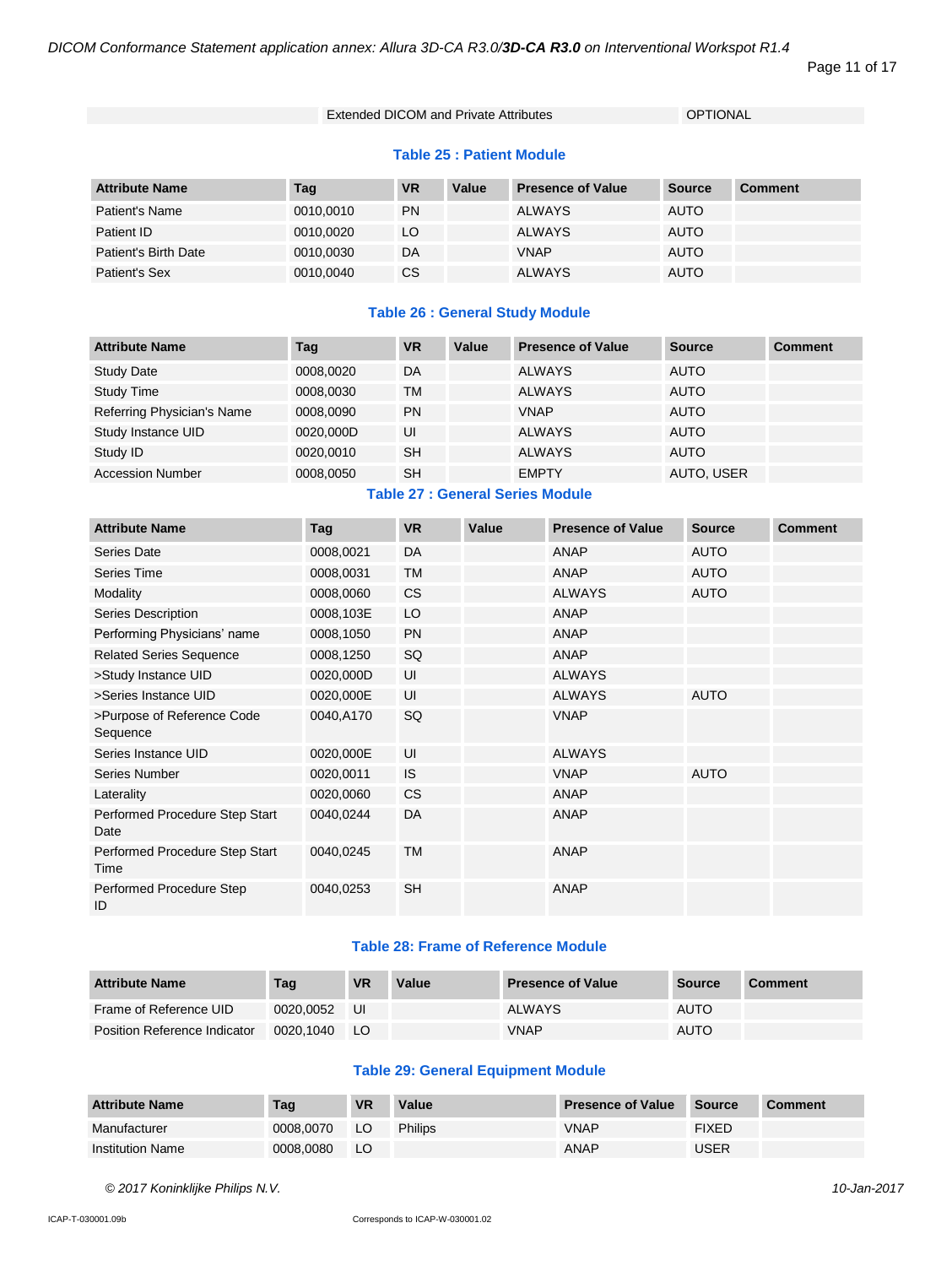```
Page 12 of 17
```

| Manufacturer's Model Name | 0008,1090 | LO <sub>1</sub> | Interventional Workspot                     | ANAP | <b>FIXED</b> |                                                            |
|---------------------------|-----------|-----------------|---------------------------------------------|------|--------------|------------------------------------------------------------|
| Software Versions         | 0018,1020 | LO              | 1.4.x                                       | ANAP | <b>AUTO</b>  | where "x" is the<br>detailed<br>application SW<br>version. |
|                           |           |                 | <b>Table 30: Acquisition Context Module</b> |      |              |                                                            |

| <b>Attribute Name</b>                     | Tag | <b>VR</b> | Value | <b>Presence of Value Source</b> |             | Comment |
|-------------------------------------------|-----|-----------|-------|---------------------------------|-------------|---------|
| Acquisition Context Sequence 0040,0555 SQ |     |           |       | <b>VNAP</b>                     | <b>AUTO</b> |         |

#### **Table 31: Raw Data Module**

| <b>Attribute Name</b>      | Tag       | <b>VR</b> | Value | <b>Presence of Value</b> | <b>Source</b> | <b>Comment</b> |
|----------------------------|-----------|-----------|-------|--------------------------|---------------|----------------|
| <b>Content Date</b>        | 0008,0023 | DA        |       | <b>ALWAYS</b>            | <b>AUTO</b>   |                |
| <b>Content Time</b>        | 0008,0033 | <b>TM</b> |       | <b>ALWAYS</b>            | <b>AUTO</b>   |                |
| <b>Creator Version UID</b> | 0008.9123 | UI        |       | <b>ALWAYS</b>            | <b>AUTO</b>   |                |
| Instance Number            | 0020,0013 | <b>IS</b> |       | <b>ANAP</b>              | <b>AUTO</b>   |                |

# **Table 32: SOP Common Module**

| <b>Attribute Name</b>                 | Taq       | <b>VR</b> | Value                      | Presence of<br>Value | <b>Source</b> | <b>Comment</b> |
|---------------------------------------|-----------|-----------|----------------------------|----------------------|---------------|----------------|
| SOP Class UID                         | 0008,0016 | UI        | 1.2.840.10008.5.1.4.1.1.66 | <b>ALWAYS</b>        | <b>AUTO</b>   |                |
| SOP Instance UID                      | 0008.0018 | UI        |                            | <b>ALWAYS</b>        | <b>AUTO</b>   |                |
| Original Specialized SOP<br>Class UID | 0008.001B | UI        |                            | <b>VNAP</b>          | <b>AUTO</b>   |                |
| Instance Creation Date                | 0008.0012 | DA        |                            | <b>VNAP</b>          | <b>AUTO</b>   |                |
| Instance Creation Time                | 0008,0013 | TМ        |                            | <b>VNAP</b>          | <b>AUTO</b>   |                |
| Instance Number                       | 0020,0013 | IS        |                            | <b>VNAP</b>          |               |                |

# **Table 33: Extended DICOM and private attributes for Raw Data Image Storage SOP class**

| <b>Attribute Name</b> | Tag       | <b>VR</b> | Value | <b>Presence of Value</b> | Source      | <b>Comment</b> |
|-----------------------|-----------|-----------|-------|--------------------------|-------------|----------------|
| Date                  | 0040.A121 | DA        |       | VNAP                     | <b>AUTO</b> |                |
| Time                  | 0040.A122 | TM        |       | VNAP                     | <b>AUTO</b> |                |

# <span id="page-11-0"></span>**2.1.2.3. Secondary Capture Image Storage SOP class**

# **Table 34: IOD of Created Secondary Capture Image Storage SOP Class Instances**

| <b>Information Entity</b> | <b>Module</b>                         | <b>Presence Of Module</b> |
|---------------------------|---------------------------------------|---------------------------|
| Patient                   | <b>Patient Module</b>                 | ALWAYS                    |
| Study                     | <b>General Study Module</b>           | ALWAYS                    |
| Series                    | <b>General Series Module</b>          | <b>ALWAYS</b>             |
| Equipment                 | <b>General Equipment Module</b>       | <b>CONDITIONAL</b>        |
|                           | <b>SC Equipment Module</b>            | ALWAYS                    |
| Image                     | General Image Module                  | ALWAYS                    |
|                           | Image Pixel Module                    | <b>ALWAYS</b>             |
|                           | <b>SOP Common Module</b>              | ALWAYS                    |
|                           | Extended DICOM and private attributes | <b>CONDITIONAL</b>        |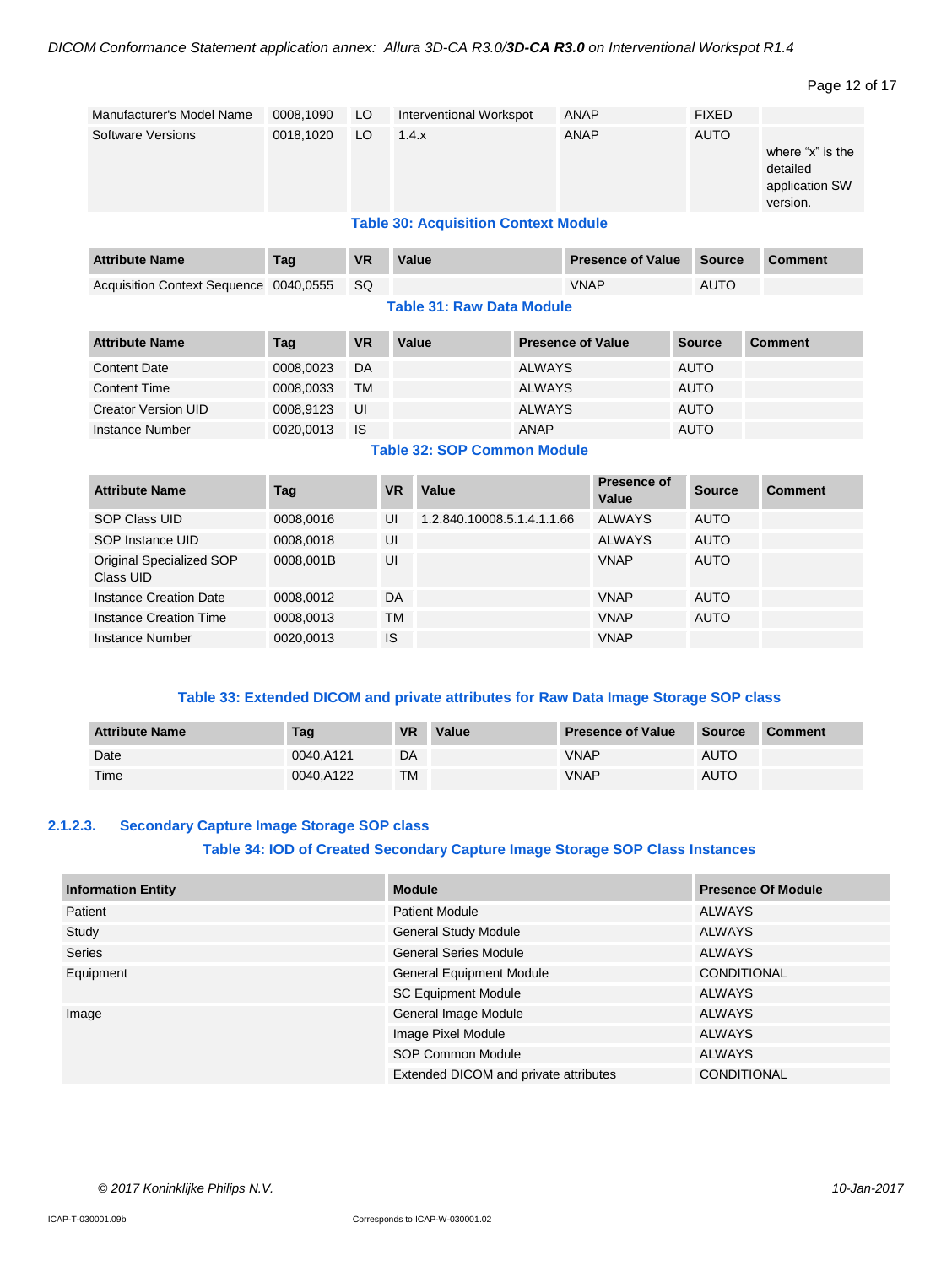Page 13 of 17

#### **Table 35: Patient Module**

| <b>Attribute Name</b> | Tag       | <b>VR</b> | Value | <b>Presence of Value</b> | <b>Source</b> | <b>Comment</b> |
|-----------------------|-----------|-----------|-------|--------------------------|---------------|----------------|
| Patient's Name        | 0010,0010 | <b>PN</b> |       | <b>ALWAYS</b>            | <b>AUTO</b>   |                |
| Patient ID            | 0010,0020 | LO        |       | <b>ALWAYS</b>            | <b>AUTO</b>   |                |
| Patient's Birth Date  | 0010,0030 | DA        |       | <b>ALWAYS</b>            | <b>AUTO</b>   |                |
| Patient's Sex         | 0010,0040 | <b>CS</b> |       | <b>ALWAYS</b>            | <b>AUTO</b>   |                |

# **Table 36: General Study Module**

| <b>Attribute Name</b>      | Tag       | <b>VR</b> | Value | <b>Presence of Value</b> | <b>Source</b> | <b>Comment</b> |
|----------------------------|-----------|-----------|-------|--------------------------|---------------|----------------|
| <b>Study Date</b>          | 0008,0020 | DA        |       | <b>ALWAYS</b>            | <b>AUTO</b>   |                |
| <b>Study Time</b>          | 0008.0030 | TM        |       | <b>ALWAYS</b>            | <b>AUTO</b>   |                |
| <b>Accession Number</b>    | 0008.0050 | <b>SH</b> |       | <b>VNAP</b>              |               |                |
| Referring Physician's Name | 0008.0090 | <b>PN</b> |       | <b>VNAP</b>              | <b>AUTO</b>   |                |
| Study Instance UID         | 0020,000D | UI        |       | <b>ALWAYS</b>            | <b>AUTO</b>   |                |
| Study ID                   | 0020,0010 | <b>SH</b> |       | <b>ALWAYS</b>            | <b>AUTO</b>   |                |

#### **Table 37: General Series Module**

| <b>Attribute Name</b>               | Tag       | <b>VR</b> | Value | <b>Presence of Value</b> | <b>Source</b> | <b>Comment</b> |
|-------------------------------------|-----------|-----------|-------|--------------------------|---------------|----------------|
| Series Date                         | 0008,0021 | DA        |       | <b>ALWAYS</b>            | <b>AUTO</b>   |                |
| Series Time                         | 0008,0031 | <b>TM</b> |       | <b>ALWAYS</b>            | <b>AUTO</b>   |                |
| Modality                            | 0008,0060 | <b>CS</b> |       | <b>ALWAYS</b>            | <b>AUTO</b>   |                |
| Series Instance UID                 | 0020,000E | UI        |       | <b>ALWAYS</b>            | <b>AUTO</b>   |                |
| Series Number                       | 0020,0011 | <b>IS</b> |       | <b>VNAP</b>              | <b>AUTO</b>   |                |
| <b>Related Series Sequence</b>      | 0008,1250 | SQ        |       | <b>VNAP</b>              |               |                |
| >Study Instance UID                 | 0020,000D | UI        |       | <b>ALWAYS</b>            |               |                |
| >Series Instance UID                | 0020,000E | UI        |       | <b>ALWAYS</b>            |               |                |
| >Purpose of Reference Code Sequence | 0040,A170 | SQ        |       | <b>EMPTY</b>             |               |                |

# **Table 38: General Equipment Module**

| <b>Attribute Name</b>     | Tag       | <b>VR</b> | Value                      | <b>Presence of Value</b> | <b>Source</b> | <b>Comment</b>                                          |
|---------------------------|-----------|-----------|----------------------------|--------------------------|---------------|---------------------------------------------------------|
| Manufacturer              | 0008,0070 | LO        | <b>Philips</b>             | <b>ALWAYS</b>            | <b>FIXED</b>  |                                                         |
| <b>Institution Name</b>   | 0008,0080 | LO        |                            | <b>VNAP</b>              | <b>AUTO</b>   |                                                         |
| Manufacturer's Model Name | 0008,1090 | LO        | Interventional<br>Workspot | <b>ALWAYS</b>            | <b>CONFIG</b> |                                                         |
| Device Serial Number      | 0018,1000 |           |                            | ANAP                     |               |                                                         |
| Software Versions         | 0018,1020 | LO.       | 1.4.x                      | <b>ALWAYS</b>            | <b>CONFIG</b> | where "x" is the<br>detailed application<br>SW version. |

# **Table 39 : SC Equipment Module**

| <b>Attribute Name</b> | Tag       | <b>VR</b> | Value      | <b>Presence of Value</b> | Source | Comment |
|-----------------------|-----------|-----------|------------|--------------------------|--------|---------|
| Modality              | 0008.0060 | CS        |            | ANAP                     |        |         |
| Conversion Type       | 0008.0064 | CS        | <b>WSD</b> | <b>ALWAYS</b>            |        |         |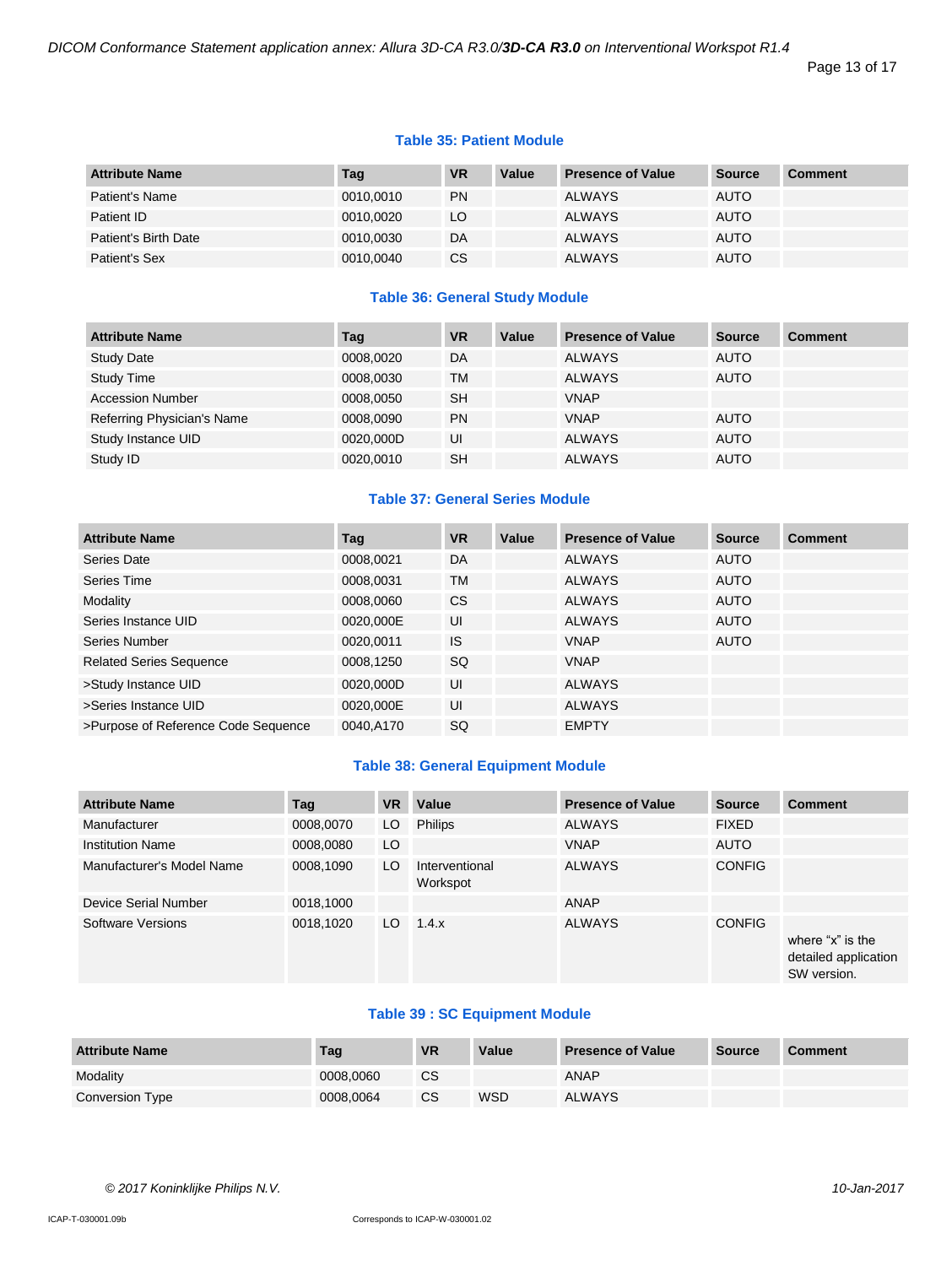```
Page 14 of 17
```
# **Table 40: General Image Module**

| <b>Attribute Name</b>      | Tag       | <b>VR</b> | Value | <b>Presence of Value</b> | Source | <b>Comment</b> |
|----------------------------|-----------|-----------|-------|--------------------------|--------|----------------|
| Instance Number            | 0020.0013 | -IS       |       | <b>ALWAYS</b>            |        |                |
| <b>Patient Orientation</b> | 0020.0020 | <b>CS</b> |       | <b>VNAP</b>              |        |                |

#### **Table 41: Image Pixel Module**

| <b>Attribute Name</b>       | Tag       | <b>VR</b> | Value          | <b>Presence of Value</b> | <b>Source</b> | <b>Comment</b> |
|-----------------------------|-----------|-----------|----------------|--------------------------|---------------|----------------|
| Samples per Pixel           | 0028,0002 | US        |                | <b>ALWAYS</b>            |               |                |
| Photometric Interpretation  | 0028,0004 | <b>CS</b> |                | <b>ALWAYS</b>            |               |                |
| <b>Planar Configuration</b> | 0028,0006 | US.       |                | <b>ALWAYS</b>            |               |                |
| Rows                        | 0028,0010 | US.       |                | <b>ALWAYS</b>            | <b>AUTO</b>   |                |
| Columns                     | 0028,0011 | US.       |                | <b>ALWAYS</b>            | <b>AUTO</b>   |                |
| <b>Bits Allocated</b>       | 0028,0100 | US.       | 8              | <b>ALWAYS</b>            |               |                |
| <b>Bits Stored</b>          | 0028,0101 | US.       | 8              | <b>ALWAYS</b>            |               |                |
| High Bit                    | 0028,0102 | <b>US</b> | $\overline{7}$ | <b>ALWAYS</b>            |               |                |
| <b>Pixel Representation</b> | 0028,0103 | US.       | 0000           | <b>ALWAYS</b>            | <b>AUTO</b>   |                |
| <b>Pixel Data</b>           | 7FE0,0010 | OW/OB     |                | <b>ALWAYS</b>            | <b>AUTO</b>   |                |

# **Table 42: SOP Common Module**

| <b>Attribute Name</b>  | Tag       | <b>VR</b> | Value                     | <b>Presence of Value</b> | <b>Source</b> | <b>Comment</b> |
|------------------------|-----------|-----------|---------------------------|--------------------------|---------------|----------------|
| SOP Class UID          | 0008.0016 | UI        | 1.2.840.10008.5.1.4.1.1.7 | ALWAYS                   | <b>FIXED</b>  |                |
| SOP Instance UID       | 0008.0018 | UI        |                           | <b>ALWAYS</b>            | <b>AUTO</b>   |                |
| Instance Creation Date | 0008.0012 | DA        |                           | ANAP                     | <b>AUTO</b>   |                |
| Instance Creation Time | 0008.0013 | <b>TM</b> |                           | ANAP                     | <b>AUTO</b>   |                |
| Instance Number        | 0020.0013 | <b>IS</b> |                           | ANAP                     | <b>AUTO</b>   |                |

# **Table 43 : Extended DICOM and private attributes for Secondary Capture Image Storage SOP Class Instances**

| <b>Attribute Name</b>  | Tag       | <b>VR</b> | Value | <b>Presence of</b><br>Value | <b>Source</b> | <b>Comment</b> |
|------------------------|-----------|-----------|-------|-----------------------------|---------------|----------------|
| Requested Procedure ID | 0040.1001 | -SH       |       | <b>ANAP</b>                 |               |                |

# <span id="page-13-0"></span>**2.1.2.4. Multiframe True Color Secondary Capture Image Storage SOP class Table 44: IOD of Created Multiframe True Color Secondary Capture Image Storage SOP Class Instances**

| <b>Information Entity</b> | <b>Module</b>                        | <b>Presence Of Module</b> |
|---------------------------|--------------------------------------|---------------------------|
| Patient                   | <b>Patient Module</b>                | ALWAYS                    |
| Study                     | <b>General Study Module</b>          | <b>ALWAYS</b>             |
| <b>Series</b>             | <b>General Series Module</b>         | <b>ALWAYS</b>             |
| Equipment                 | <b>General Equipment Module</b>      | <b>CONDITIONAL</b>        |
|                           | <b>SC Equipment Module</b>           | <b>ALWAYS</b>             |
| Image                     | General Image Module                 | <b>ALWAYS</b>             |
|                           | Image Pixel Module                   | ALWAYS                    |
|                           | Cine Module                          | <b>CONDITIONAL</b>        |
|                           | Multi-Frame Module                   | ALWAYS                    |
|                           | Multi-Frame Functional Groups Module | <b>OPTIONAL</b>           |
|                           | SC Multi-frame Image Module          | <b>ALWAYS</b>             |
|                           | SOP Common Module                    | <b>ALWAYS</b>             |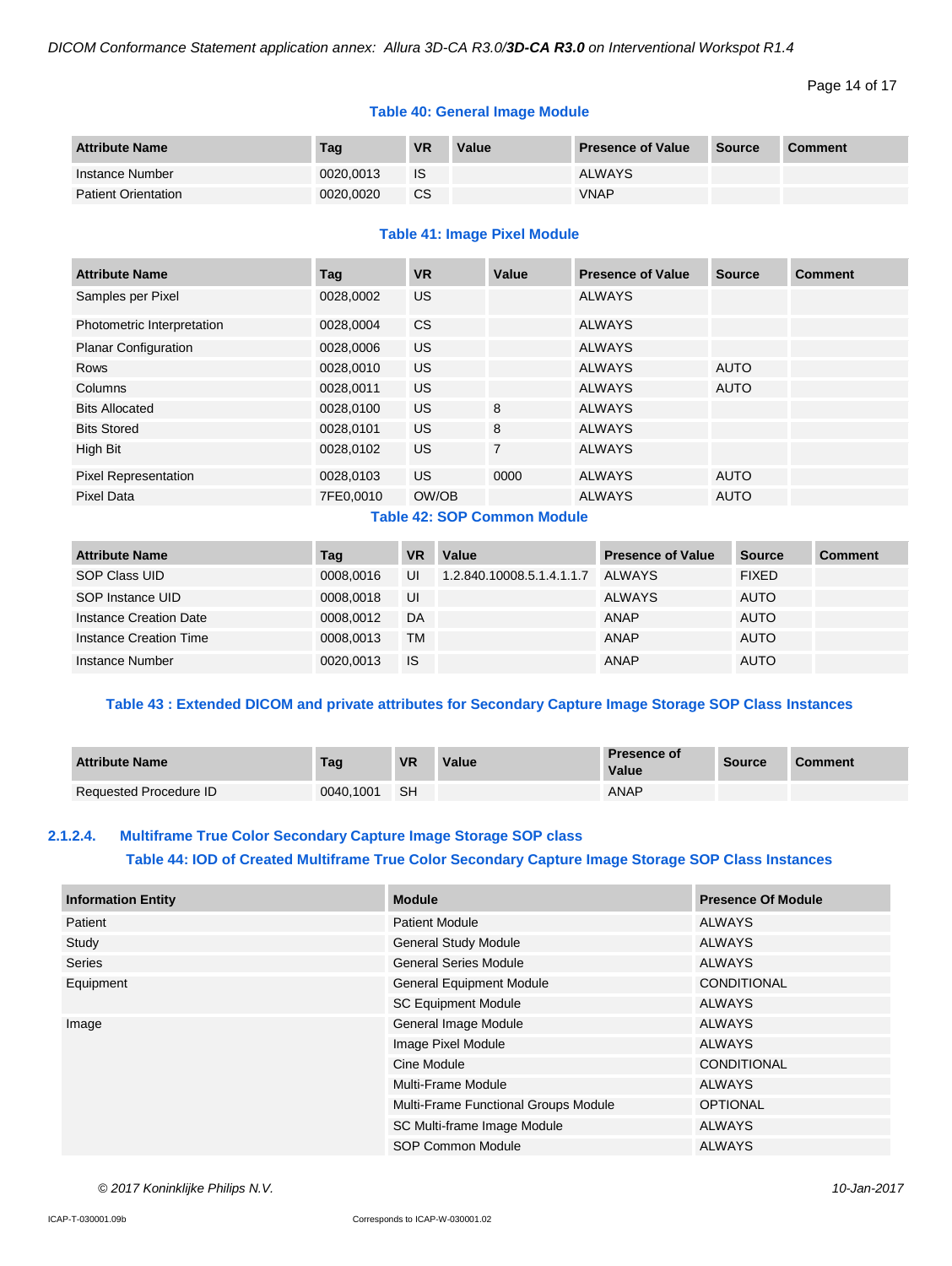*DICOM Conformance Statement application annex: Allura 3D-CA R3.0/3D-CA R3.0 on Interventional Workspot R1.4*

Page 15 of 17

Extended DICOM and private attributes CONDITIONAL

#### **Table 45: Patient Module**

| <b>Attribute Name</b> | Tag       | <b>VR</b> | Value | <b>Presence of Value</b> | <b>Source</b> | <b>Comment</b> |
|-----------------------|-----------|-----------|-------|--------------------------|---------------|----------------|
| Patient's Name        | 0010,0010 | <b>PN</b> |       | <b>VNAP</b>              | <b>AUTO</b>   |                |
| Patient ID            | 0010.0020 | LO.       |       | <b>VNAP</b>              | <b>AUTO</b>   |                |
| Patient's Birth Date  | 0010.0030 | DA        |       | <b>VNAP</b>              | <b>AUTO</b>   |                |
| Patient's Sex         | 0010,0040 | <b>CS</b> |       | <b>VNAP</b>              | <b>AUTO</b>   |                |

# **Table 46: General Study Module**

| <b>Attribute Name</b>      | Tag       | <b>VR</b> | Value | <b>Presence of Value</b> | <b>Source</b> | <b>Comment</b> |
|----------------------------|-----------|-----------|-------|--------------------------|---------------|----------------|
| <b>Study Date</b>          | 0008,0020 | DA        |       | <b>VNAP</b>              | <b>AUTO</b>   |                |
| <b>Study Time</b>          | 0008,0030 | <b>TM</b> |       | <b>VNAP</b>              | <b>AUTO</b>   |                |
| <b>Accession Number</b>    | 0008.0050 | <b>SH</b> |       | <b>VNAP</b>              |               |                |
| Referring Physician's Name | 0008,0090 | <b>PN</b> |       | <b>VNAP</b>              | <b>AUTO</b>   |                |
| Study Instance UID         | 0020,000D | UI        |       | <b>ALWAYS</b>            | <b>AUTO</b>   |                |
| Study ID                   | 0020.0010 | <b>SH</b> |       | <b>VNAP</b>              | <b>AUTO</b>   |                |

# **Table 47: General Series Module**

| <b>Attribute Name</b>               | Tag       | <b>VR</b>     | Value | <b>Presence of Value</b> | <b>Source</b> | <b>Comment</b> |
|-------------------------------------|-----------|---------------|-------|--------------------------|---------------|----------------|
| Series Date                         | 0008,0021 | DA            |       | ANAP                     | <b>AUTO</b>   |                |
| Series Time                         | 0008,0031 | <b>TM</b>     |       | <b>ANAP</b>              | <b>AUTO</b>   |                |
| Modality                            | 0008,0060 | <sub>CS</sub> |       | <b>ALWAYS</b>            | <b>AUTO</b>   |                |
| Series Instance UID                 | 0020.000E | UI            |       | <b>ALWAYS</b>            | <b>AUTO</b>   |                |
| Series Number                       | 0020.0011 | <b>IS</b>     |       | ANAP                     | <b>AUTO</b>   |                |
| <b>Related Series Sequence</b>      | 0008,1250 | <b>SQ</b>     |       | <b>ANAP</b>              |               |                |
| >Study Instance UID                 | 0020,000D | UI            |       | <b>ALWAYS</b>            |               |                |
| >Series Instance UID                | 0020.000E | UI            |       | <b>ALWAYS</b>            |               |                |
| >Purpose of Reference Code Sequence | 0040,A170 | SQ            |       | <b>VNAP</b>              |               |                |

# **Table 48: General Equipment Module**

| <b>Attribute Name</b>     | Tag       | <b>VR</b> | Value                      | <b>Presence of Value</b> | <b>Source</b> | <b>Comment</b>                                          |
|---------------------------|-----------|-----------|----------------------------|--------------------------|---------------|---------------------------------------------------------|
| Manufacturer              | 0008,0070 | LO.       | <b>Philips</b>             | <b>ALWAYS</b>            | <b>FIXED</b>  |                                                         |
| <b>Institution Name</b>   | 0008,0080 | LO        |                            | <b>VNAP</b>              | <b>AUTO</b>   |                                                         |
| Manufacturer's Model Name | 0008,1090 | LO.       | Interventional<br>Workspot | <b>ALWAYS</b>            | <b>CONFIG</b> |                                                         |
| Software Versions         | 0018,1020 | LO.       | 1.4.x                      | <b>ALWAYS</b>            | <b>CONFIG</b> | where "x" is the<br>detailed application<br>SW version. |

# **Table 49 : SC Equipment Module**

| <b>Attribute Name</b> | Tag       | <b>VR</b> | Value      | <b>Presence of Value</b> | <b>Source</b> | <b>Comment</b> |
|-----------------------|-----------|-----------|------------|--------------------------|---------------|----------------|
| Modality              | 0008.0060 | CS        |            | ANAP                     |               |                |
| Conversion Type       | 0008.0064 | <b>CS</b> | <b>WSD</b> | <b>ALWAYS</b>            |               |                |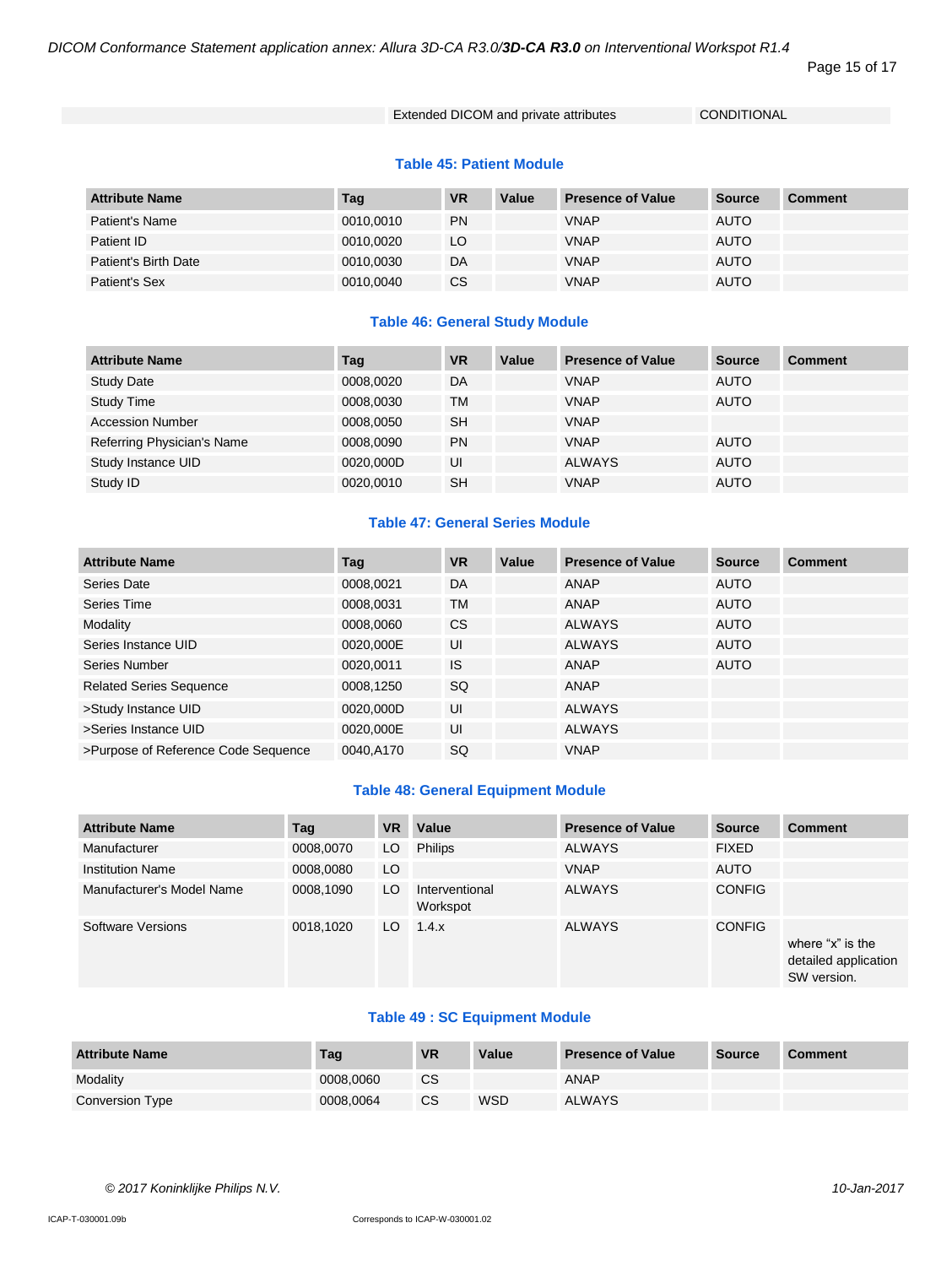```
Page 16 of 17
```
# **Table 50: General Image Module**

| <b>Attribute Name</b>      | Tag       | <b>VR</b> | Value | <b>Presence of Value</b> | Source | Comment |
|----------------------------|-----------|-----------|-------|--------------------------|--------|---------|
| Instance Number            | 0020.0013 | <b>IS</b> |       | <b>VNAP</b>              |        |         |
| <b>Patient Orientation</b> | 0020.0020 | CS        |       | <b>VNAP</b>              |        |         |
| Burned in Annotation       | 0028.0301 | CS        |       | <b>ANAP</b>              |        |         |

# **Table 51: Image Pixel Module**

| <b>Attribute Name</b>       | Tag       | <b>VR</b> | Value          | <b>Presence of Value</b> | <b>Source</b> | <b>Comment</b> |
|-----------------------------|-----------|-----------|----------------|--------------------------|---------------|----------------|
| Samples per Pixel           | 0028.0002 | US.       |                | <b>ALWAYS</b>            |               |                |
| Photometric Interpretation  | 0028,0004 | <b>CS</b> |                | <b>ALWAYS</b>            |               |                |
| <b>Planar Configuration</b> | 0028,0006 | US.       |                | <b>ALWAYS</b>            |               |                |
| <b>Rows</b>                 | 0028,0010 | US.       |                | <b>ALWAYS</b>            | <b>AUTO</b>   |                |
| Columns                     | 0028,0011 | US.       |                | <b>ALWAYS</b>            | <b>AUTO</b>   |                |
| <b>Bits Allocated</b>       | 0028,0100 | US.       | 8              | <b>ALWAYS</b>            |               |                |
| <b>Bits Stored</b>          | 0028,0101 | US.       | 8              | <b>ALWAYS</b>            |               |                |
| High Bit                    | 0028,0102 | <b>US</b> | $\overline{7}$ | <b>ALWAYS</b>            |               |                |
| <b>Pixel Representation</b> | 0028,0103 | US.       | 0000           | <b>ALWAYS</b>            | <b>AUTO</b>   |                |
| Pixel Data                  | 7FE0,0010 | OW/OB     |                | <b>ALWAYS</b>            | <b>AUTO</b>   |                |

# **Table 52: Cine Module**

| <b>Attribute Name</b> | Tag       | <b>VR</b> | Value | <b>Presence of Value</b> | <b>Source</b> | <b>Comment</b> |
|-----------------------|-----------|-----------|-------|--------------------------|---------------|----------------|
| Frame Time            | 0018.1063 | DS        |       | ALWAYS                   | AUTO          |                |

# **Table 53: Multi-Frame Module**

| <b>Attribute Name</b>   | Taq       | <b>VR</b> | Value | <b>Presence of Value</b> | <b>Source</b> | <b>Comment</b> |
|-------------------------|-----------|-----------|-------|--------------------------|---------------|----------------|
| Number of Frames        | 0028,0008 | DS        |       | <b>ALWAYS</b>            | <b>AUTO</b>   |                |
| Frame Increment Pointer | 0028,0009 | AT        |       | <b>ALWAYS</b>            | AUTO          |                |

#### **Table 54: Multi-Frame Functional Groups Module**

| <b>Attribute Name</b> | Tag       | <b>VR</b> | Value | <b>Presence of Value</b> | <b>Source</b> | <b>Comment</b> |
|-----------------------|-----------|-----------|-------|--------------------------|---------------|----------------|
| Instance Number       | 0020.0013 | - IS      |       | <b>ALWAYS</b>            | <b>AUTO</b>   |                |
| Number of Frames      | 0028,0008 | <b>IS</b> |       | <b>ALWAYS</b>            | <b>AUTO</b>   |                |

# **Table 55: SC Multi-Frame Image Module**

| <b>Attribute Name</b>       | Tag       | <b>VR</b> | Value | <b>Presence of Value</b> | Source      | <b>Comment</b> |
|-----------------------------|-----------|-----------|-------|--------------------------|-------------|----------------|
| Frame Increment Pointer     | 0028,0009 | AT        |       | <b>ALWAYS</b>            | <b>AUTO</b> |                |
| <b>Burned In Annotation</b> | 0028.0301 | <b>CS</b> |       | <b>ALWAYS</b>            | <b>AUTO</b> |                |

# **Table 56: SOP Common Module**

| <b>Attribute Name</b>  | Tag       | <b>VR</b> | Value                       | Presence of<br>Value | <b>Source</b> | <b>Comment</b> |
|------------------------|-----------|-----------|-----------------------------|----------------------|---------------|----------------|
| SOP Class UID          | 0008.0016 | UI        | 1.2.840.10008.5.1.4.1.1.7.4 | <b>ALWAYS</b>        | <b>FIXED</b>  |                |
| SOP Instance UID       | 0008.0018 | UI        |                             | <b>ALWAYS</b>        | <b>AUTO</b>   |                |
| Instance Creation Date | 0008.0012 | DA        |                             | <b>ANAP</b>          | <b>AUTO</b>   |                |